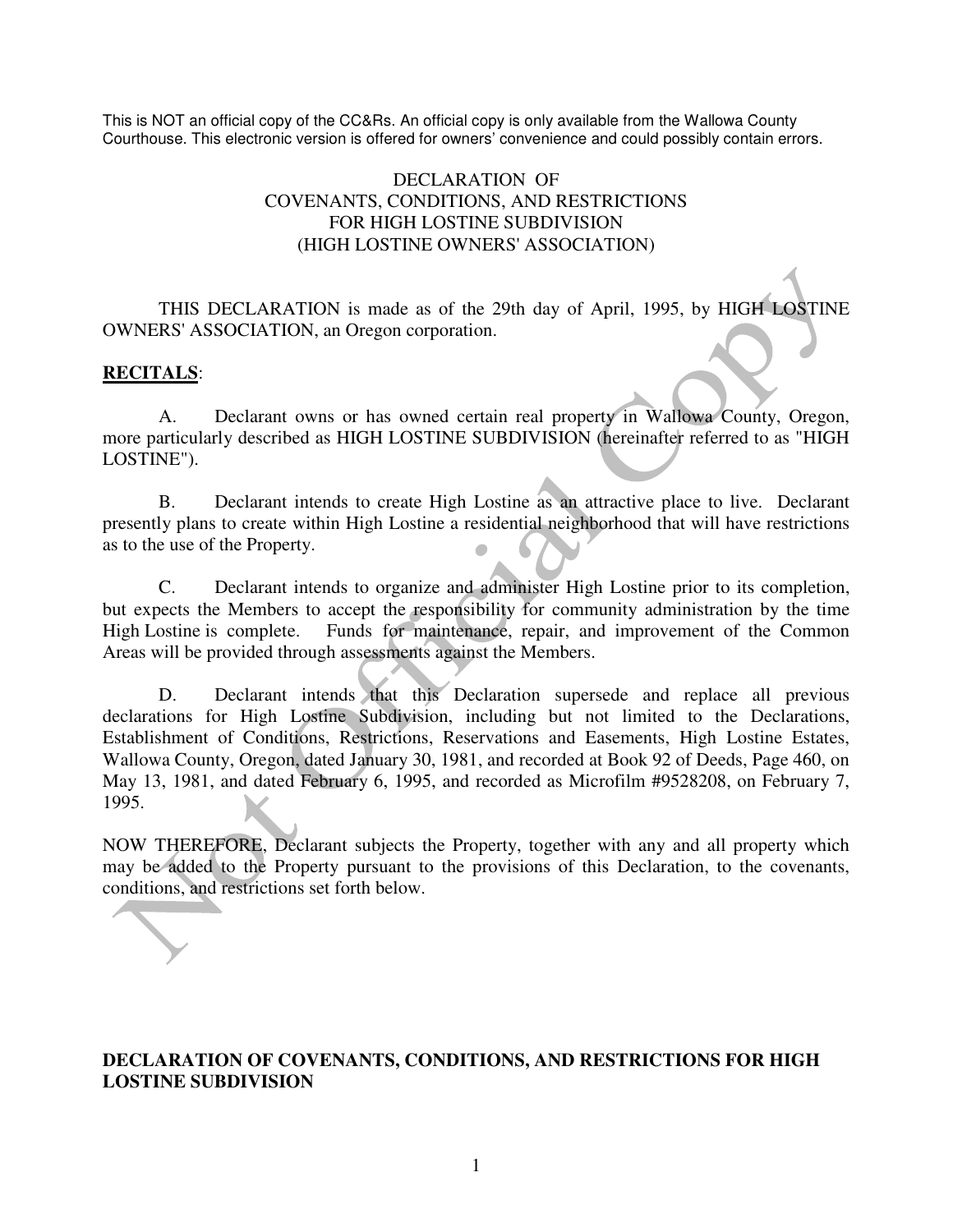#### **SECTION 1. INTRODUCTION**

1.1 **General Declaration.** The covenants, conditions, and restrictions set forth in this Declaration shall run with and bind the Property, each Lot and other division, if any, of the Property, the Owners, the Occupants, and all other Persons acquiring any interest in the Property or any portion thereof, and the heirs, successors, and assigns of the Owners, the Occupants, and such other Persons. These covenants, conditions, and restrictions shall inure to the benefit of and be burdens upon Declarant and upon all Owners, Occupants, future Members, and future Occupants. This Declaration shall supersede and replace all previously recorded Declarations for the High Lostine Subdivision, including but not limited to the Declarations, Establishment of Conditions, Restrictions, Reservations and Easements, High Lostine Estates, Wallowa County, Oregon, dated January 30, 1981, and recorded at Book 92 of Deeds, Page 460, on May 13, 1981, and dated February 6, 1995, and recorded as Microfilm #9528208, on February 7, 1995.

#### **SECTION 2. DEFINED TERMS**

Throughout this Declaration, the following terms, when capitalized, shall have the following meanings:

**2.1 Architectural Control Committee** means the committee formed pursuant to Section 9 to review and approve or disapprove plans and specifications for the design and construction of Improvements within High Lostine and to undertake other tasks as are specified in this Declaration.

**2.2 Association** means the High Lostine Owners' Association.

**2.3 Board** means the Board of Directors of the Association.

**2.4 Declarant** means Don Hubbard and any Person succeeding to the responsibility of Declarant pursuant to a designation by Don Hubbard or by any successor Declarant of such Person as a successor Declarant in a supplemental declaration recorded in the Wallowa County Records.

**2.5 Declaration** means this Declaration of Covenants, Conditions, and Restrictions for High Lostine Subdivision (High Lostine Owners' Association), as it may be further amended from time to time.

**2.6 Developer** means any Person engaged in the development of any Lot for the purpose of selling or leasing the Improvements ultimately constructed on such Lot.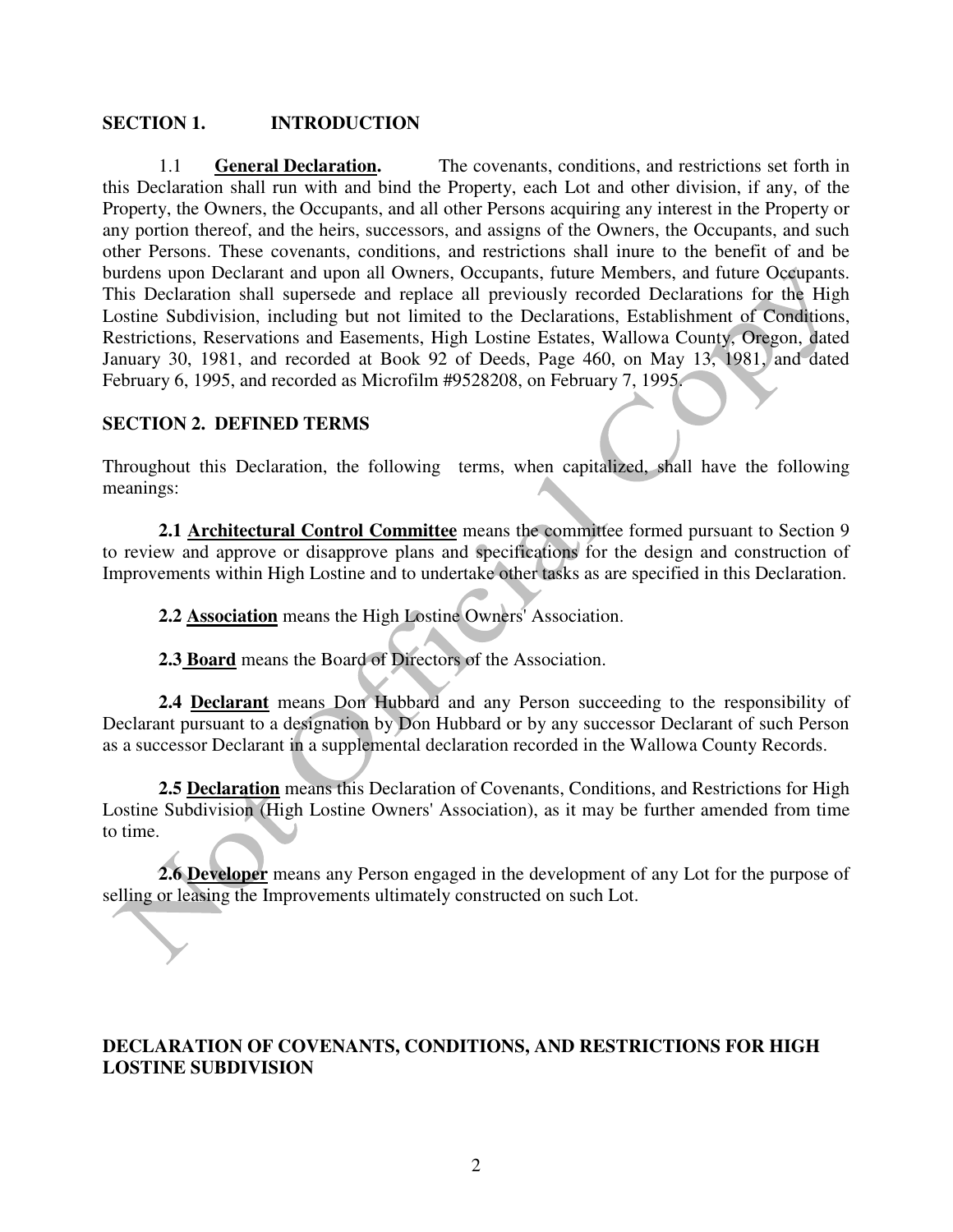**2.7 Director** means a member of the Board, selected or elected in accordance with Section 6.

**2. 8 Improvement** means any improvement now or hereafter placed or constructed in, under, or upon the Property, including without limitation any building, road, driveway, parking area, fence, screening wall or barrier, retaining wall, stairs, and deck.

**2.9 Lot** means any parcel of land designated on the Plat as a Lot.

**2.10 Lostine** means the Property as developed substantially in accordance with the Plat, as the same may be modified from time to time.

**2.11 Occupant** means the Person in lawful possession of all or any portion of a Lot.

**2.12 Common Areas** means those parcels, if any, included within the Property which are, from time to time, designated by Declarant (prior to the Turnover Date) or by the Board (after the Turnover Date) as common areas of High Lostine, such as entry monuments and structures and median strips; such parcels may be conveyed to the Association, dedicated to the public, or owned by Persons other than Declarant or the Association and subject to easements in favor of the Association.

**2.13 Owner** means the record owner of fee simple title to any Lot, unless such Lot is being sold pursuant to a land sale contract, in which case "Owner" means the contract vendee of such Lot.

**2.14 Person** means any individual, association, corporation, partnership, or other legal entity

**2.15 Plat** means, collectively, the final plats of High Lostine, as recorded in the Wallowa County Records and any amendments thereto.

**2.16 President** means the President of the Association, selected in accordance with Section 7.

**2.17 Property** means the real property in Wallowa County, Oregon, legally described as High Lostine.

**2.18 Residential Unit** means a building or portion of a building located on a Lot and designated or intended for separate residential occupancy.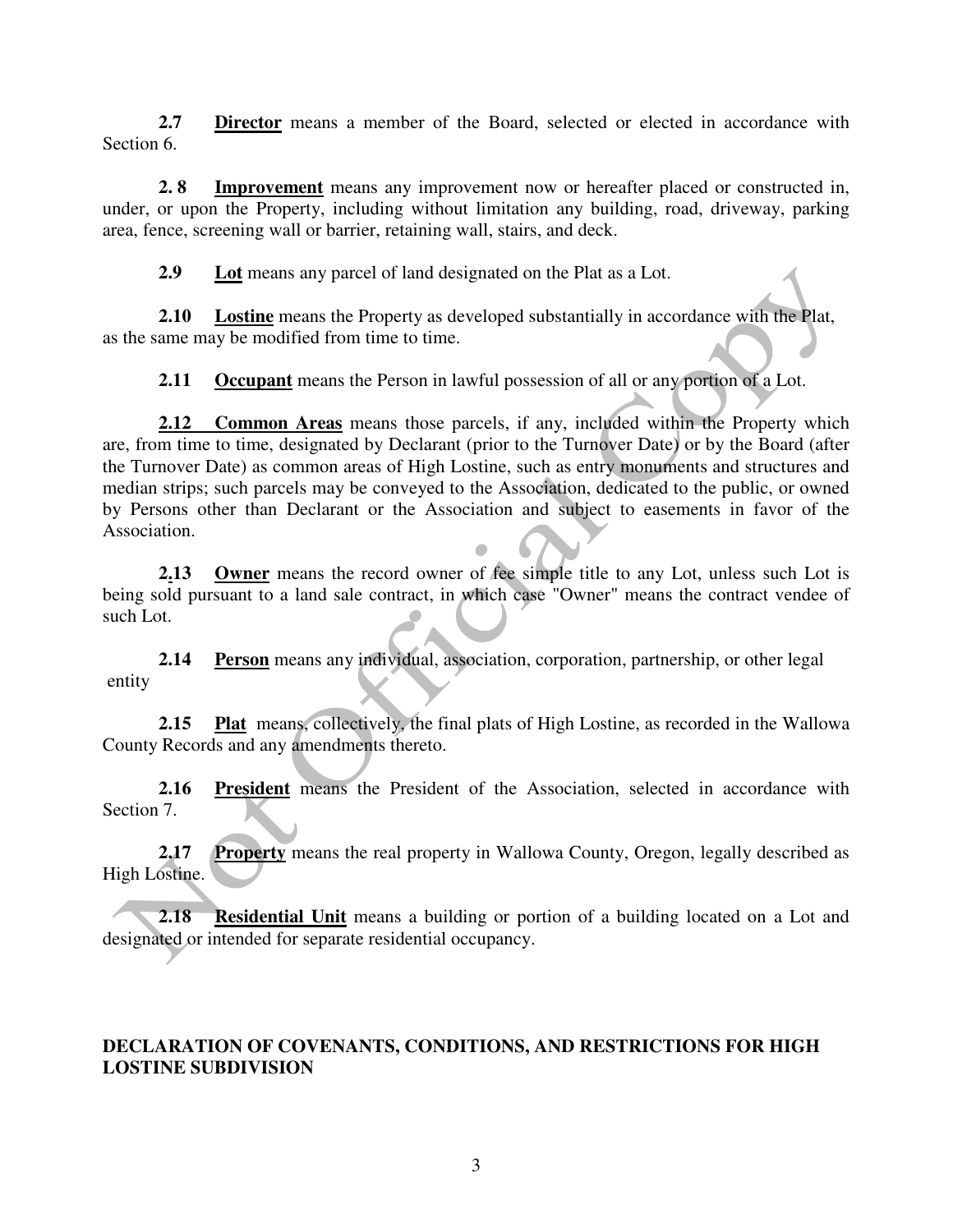**2.19 Secretary** means the Secretary of the Association, selected in accordance with Section 7.

**2.20 Turnover Date** means the earlier of (i) the date on which Declarant first has title to only one Lot within the Property or (ii) the date on which Declarant elects in writing, in its sole discretion, to relinquish control of the Association.

**2.21 Turnover Meeting** means the meeting of Declarant and the Board called for the purpose of passing control of the Association from Declarant to the Owners, which meeting shall be held pursuant to Section 6.

# **SECTION 3. HIGH LOSTINE OWNERS' ASSOCIATION**

**3.1 Formation and Authority**. The Association shall be formed by Declarant as an Oregon nonprofit corporation within ninety (90) days after the date of this Declaration is recorded and shall be known as the High Lostine Owners' Association.

**3.2 Membership**. Each Owner, by virtue of being a Member and so long as such Owner continues in that capacity, shall be a member of the Association. Each membership in the Association shall be appurtenant to the Lot or other portion of the Property owned by an Owner and shall not be transferred in any manner whatsoever except upon a transfer of title to such Lot or other portion of the Property and then only to the transferee of such title.

**3.3 Duties and Powers of the Association.** The Association shall have all requisite power, duty, and authority to perform its obligations under this Declaration, including without limitation the power, duty, and authority to enforce the provisions of this Declaration and to acquire and pay for, out of the common fund provided by assessments pursuant to Section 8, all goods and services necessary or appropriate for the proper functioning of the Association in accordance with this Declaration. Without limiting the generality of the foregoing or the other provisions of this Declaration, the Association shall have the power, duty, and authority, subject to the other provisions of this Declaration, to undertake the following actions:

**3.3.1** Determine the amounts necessary or appropriate for the performance by the Association of its powers and duties under this Declaration;

**3.3.2** Impose and collect annual and special assessments from the Owners;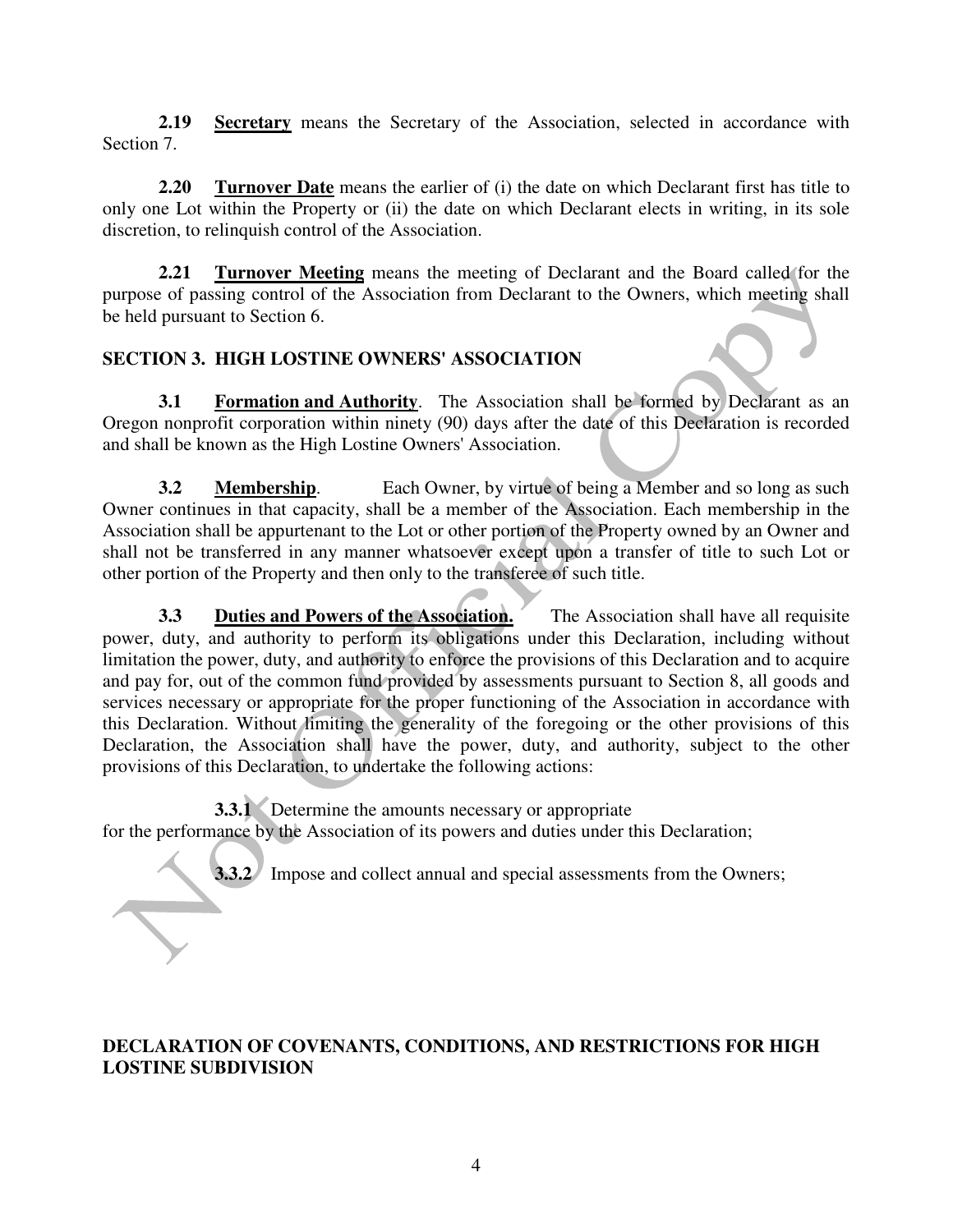**3.3.3** Maintain bank accounts on behalf of the Association and designate the signatories for those accounts;

**3.3.4** File all required income tax returns;

**3.3.5** Enforce by legal means the provisions of this Declaration;

 **3.3.6** Maintain and repair the Common Areas and the Improvements thereon and establish one or more reserve funds for such purposes;

**3.3.7** Promulgate, modify, and rescind rules and regulations governing the use of the Common Areas and all Improvements thereon, as well as the Property generally;

**3.3.8** Obtain such policies of insurance as the Board may from time to time deem appropriate for the protection of the Association, the Common Areas, and the Improvements thereon, and as may be authorized pursuant to 6.17;

> **3.3.9** Compensate the Secretary, if any compensation is established pursuant to Section 7.6.

**3.3.10** Contract for such services (including without limitation legal and accounting services) as may be necessary or appropriate to manage the affairs of High Lostine and the Association properly and in accordance with this Declaration, whether the personnel performing such services are employed directly by the Association or by a manager or management firm or agent retained by the Association; and

#### **3.3.11** Appoint such committees as the Board may

determine from time to time to be appropriate to assist in the conduct of the affairs of the Association and delegate to any such committee such authority as the Board may deem appropriate, subject in all cases to the provisions of this Declaration. Notwithstanding the foregoing provisions of this Article 3.3.11, the Architectural Control Committee shall in all events be formed as provided in and shall have the authority granted by Section 9 and other applicable provisions of this Declaration.

#### **SECTION 4. OWNERS**

**4.1** The membership of the Association shall consist exclusively of the Owners of lots under recorded plats in the High Lostine Subdivision of Wallowa County, Oregon, as such plats may be or may hereafter be recorded by Declarant, or the successors or assigns thereof. A purchaser under a contract of purchase shall be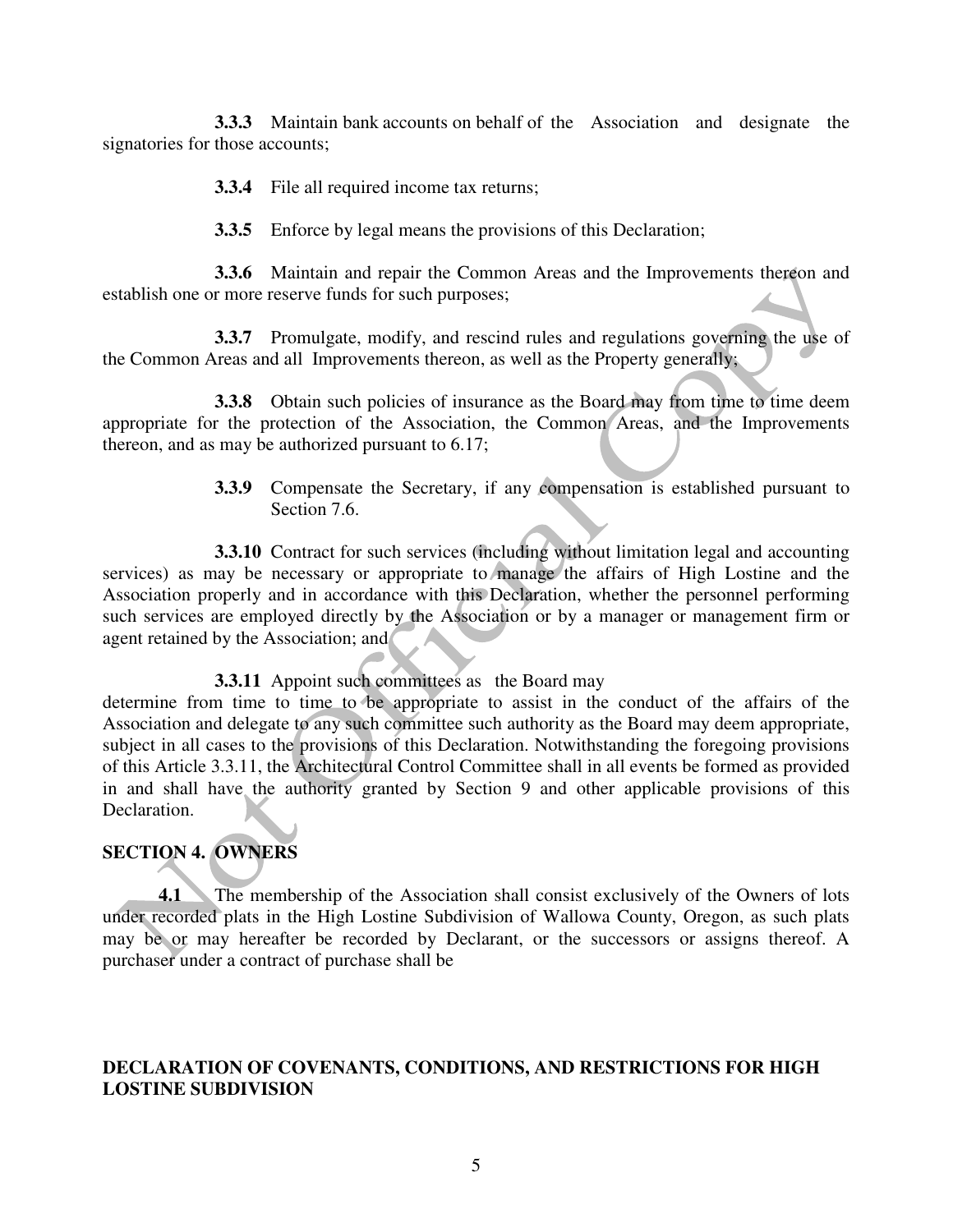deemed an owner for membership purposes, and the term "owner" as used in this Declaration shall include a contract purchaser or assignees and holders of record of vendees' interest under any such contract. Each membership in the Association shall be appurtenant to the Lot or other portion of the Property owned by an Owner and shall not be transferred in any manner whatsoever except upon a transfer of title to such Lot or other portion of the Property and then only to the transferee of such title.

**4.2** No Owner of the Association shall have any right, title, or interest in or to the whole or any part of the property or assets of the Association, and no Owner shall be entitled to either the whole or any part thereof in the event of the termination of its membership in the Association.

**4.3** Each owner shall have one membership and one vote regardless of the number of lots owned. A husband and wife holding a lot as community property or two or more other persons holding jointly or as tenants in common shall be entitled collectively to one membership. The Board may decide whether certificates of membership will be issued. A new owner or purchaser shall become entitled to vote after establishing its membership of contract interest to the satisfaction of the secretary. The personal representative of a deceased member shall have all that member's rights, privileges and duties.

**4.4** No Owner may withdraw from the Association except on transfer of the lot or lots which his ownership is appurtenant. No compensation shall be paid by the corporation upon the transfer of membership and no owners whose membership is transferred shall thereafter be entitled to share or participate in any of the property, facilities, or benefits provided by the Association except to the extent of continued membership by reason of ownership of another lot or lots.

**4.5** The Directors, or any officer designated by it, may, in accordance with procedures prescribed by the Directors, exclude any Owner from the use or enjoyment of the facilities and benefits of the Association for delinquency in payments required of Owners or for failure to comply with the Articles of Incorporation or Bylaws of this Association, or with the rules and regulations established by the Board.

# **SECTION 5. MEETINGS OF OWNERS**

**5.1 Meetings of Owners.** Any meeting of the Owners for the purpose of electing Directors pursuant to this Section 5 shall be conducted in accordance with the following procedures: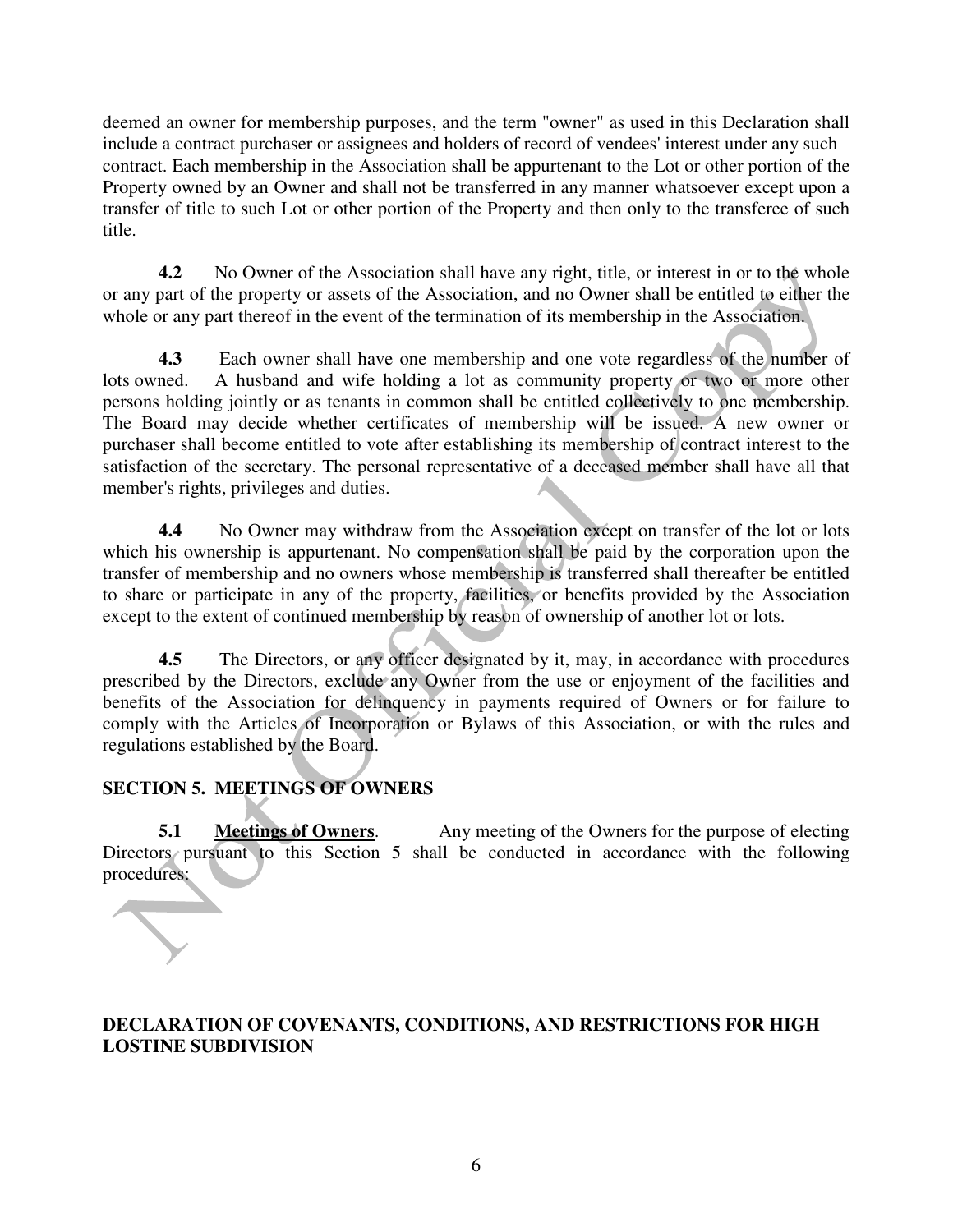**5.1.1** The first such meeting shall be held at least five (5) days prior to the Turnover meeting, on a date selected by the secretary. Subsequent meetings shall be held at least thirty (30) days prior to the expiration of the term of any Director.

 **5.1.2** Any meeting shall be held at a place within Wallowa County, Oregon, designated by the Secretary. The Secretary shall give written notice of any such meeting at least ten (10) but not more than thirty (30) days prior to the date of the meeting to each Owner, who has previously given written notice and a stamped envelope to the Secretary setting forth such Owner's name and address. The notice shall state the purpose, time, and place of the meeting. Notice of any meeting may be waived by any Owner at any time. No Owner who is present at a meeting may object to the adequacy or timeliness of the notice given.

**5.1.3** Any Owner may give a proxy to any Person, so long as the proxy is in writing, signed by such Owner, and filed with the Secretary. A proxy shall expire on the earlier of (i) eleven months after the date of the proxy or (ii) the date of sale of the Owner's Lot by its Owner and

**5.1.4** The presence, in person or by proxy, of Owners together entitled to cast at least thirty-three percent of the total votes entitled to be cast at any meeting shall constitute a quorum.

# **SECTION 6. BOARD OF DIRECTORS**

**6.1 Generally**. The Association shall act through the Board.

Prior to the Turnover Meeting, Declarant shall select three Directors. From and after the Turnover Meeting, the number of Directors shall be as set forth in Section 6.2 and the Owners shall select or elect the Directors in the manner provided in Sections 6.3 through 6.5 inclusive.

# **6.2 Number and Classification of Directors**. From and after

the Turnover Meeting, the Board shall be comprised of five Directors, all of whom shall be Owners, elected in the manner provided in Section 6.3. Membership on the Board shall be restricted to one representative per ownership.

**6.3 Election of Directors**. Each director shall be elected by majority vote of the quorum of Owners, with each such owner having one vote for each lot owned. If there is more than one Owner of any Lot, such Owners shall together be considered a single Owner with respect to such Lot for purposes of this Section 6.3. The election of Directors pursuant to this Section 6.3 shall take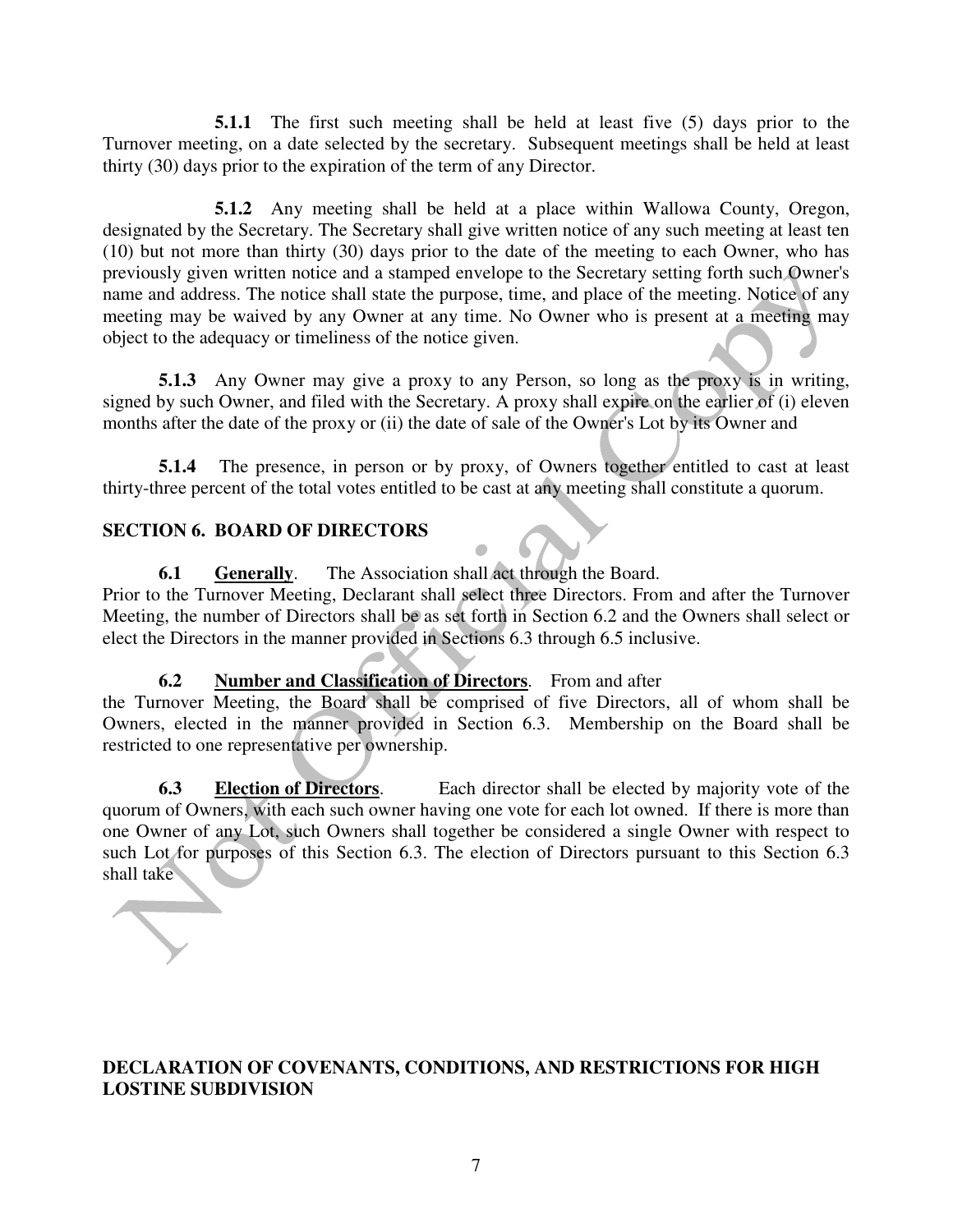place at a meeting of the Owners of the Lots conducted pursuant to Section 5.

**6.4 Initial Terms.** Subject to the provisions of Section 6.7, Directors selected by Declarant pursuant to Section 6.1 shall serve at the pleasure of Declarant. The first Directors selected or elected by the Owners pursuant to Section 6.3 and Section 5, inclusive, shall serve the following respective terms as determined by random means: two of the five Directors initially elected pursuant to Section 6.3 shall serve three-year terms, two shall serve twoyear terms, and one shall serve a one-year term.

**6.5 Subsequent Terms.** Except as provided in Sections 6.4 and 6.6, all Directors shall serve three-year terms. Any Director may serve more than one term.

**6.6 Vacancies.** In the event a Director dies, resigns, or ceases to be an Owner of a Lot, the resulting vacancy on the Board shall be filled by a majority vote of the remaining Board, even if they constitute less than a quorum. Any Director so selected or elected shall serve the remainder of the replaced Director's term.

**6.7** Turnover Meeting. The Turnover Meeting shall be called by Declarant and held within thirty (30) days after the Turnover Date. Declarant shall give written notice of the time and place of the Turnover Meeting to each Owner who has previously given Declarant written notice setting forth such Owner's name and address. Declarant's notice shall be given at least five (5) but not more than twenty (20) days prior to the date of the Turnover Meeting. At the Turnover Meeting, the following shall occur:

 **6.7.1** The Directors selected by Declarant, the President, and the Secretary shall each resign. The Directors selected or elected by the Members pursuant to Section 5 shall conduct their first meeting as the Board;

**6.7.2** The new Board shall elect a President and a Secretary; and

 **6.7.3** Declarant shall deliver to the new Board all of the Association's property in Declarant's possession, including without limitation all books and records, funds, tangible personal property, insurance policies, and contracts to which the Association is a party.

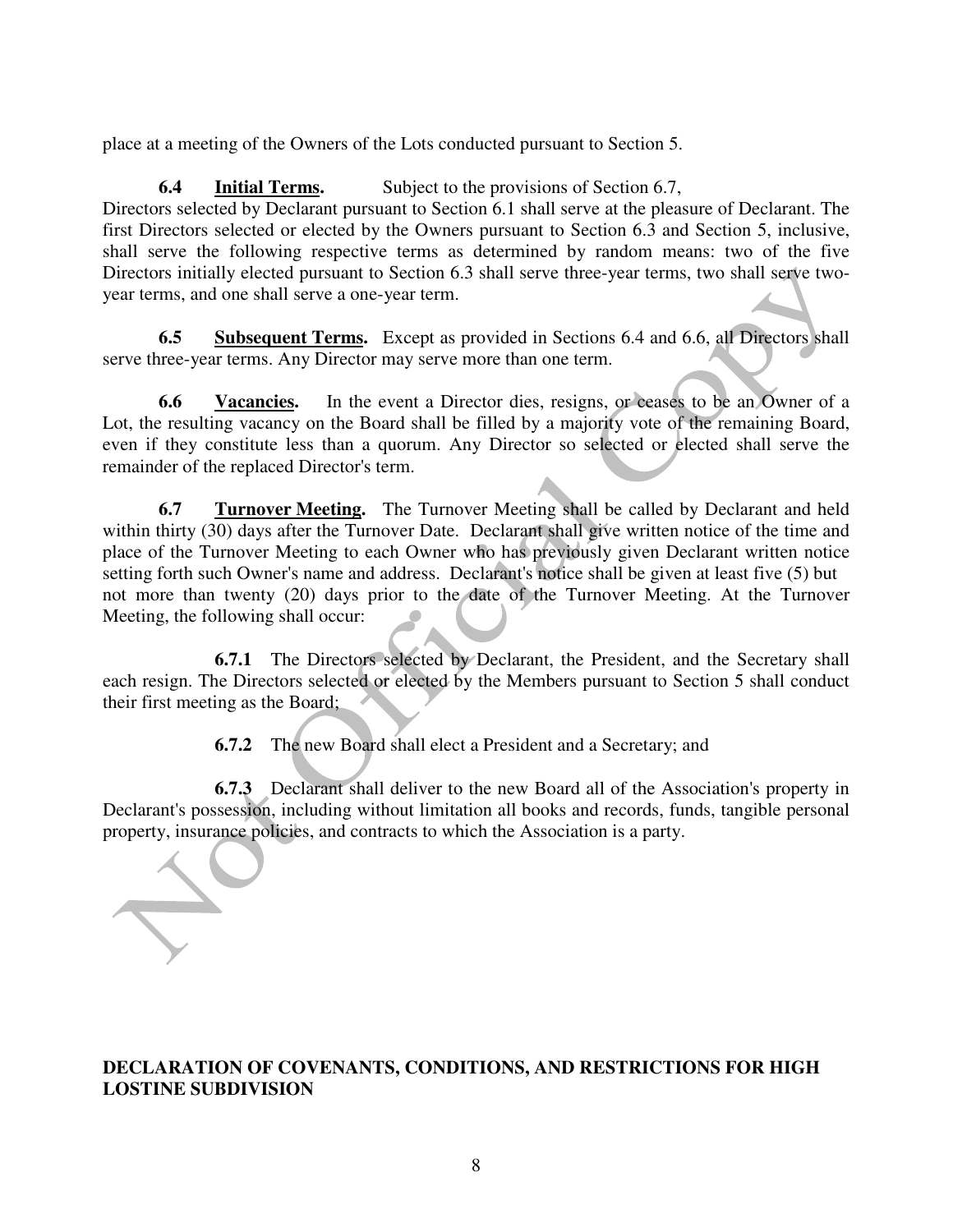**6.8 Annual Meetings.** The Board shall meet annually, within one hundred-eighty (180) days after the end of each calendar year. At each annual meeting, the Secretary shall present to the Board a report of the financial condition of the Association, including a report of receipts and disbursements for the preceding calendar year and the estimated receipts and expenses for the coming year.

**6.9 Special Meetings.** Special meetings may be called at any time by three or more Directors. Such meetings shall be scheduled by the Secretary within thirty (30) days after the Secretary's receipt of written requests signed by three or more Directors, provided that the purpose of the special meeting is to elect a successor Secretary or to consider removal of the Secretary, the meeting may be scheduled by the President or, if the meeting is also for the purpose of electing a successor President or considering the removal of the President, by any other Director.

**6.10 Place of Meetings.** Meetings of the Board shall be held at such place as may be designated from time to time by the Board.

**6.11 Notice.** Except as otherwise specifically provided herein, the Secretary shall give written notice to each Director of any meeting of the Board at least ten (10) but not more than thirty (30) days prior to the date set for such meeting, stating the purpose, time, and place of the meeting. Notice shall be sent to the address of each Director as listed on the books of the Association, or to such other address as any Director may designate by written notice to the Secretary. Notice of any meeting may be waived by any Director at any time. No Director who is present at a meeting may object to the adequacy or timeliness of the notice given.

**6.12 Quorum.** The presence, in person or by proxy, of a majority of the Directors shall constitute a quorum for voting at a Board meeting. When voting is by mail pursuant to Section 6.15, a quorum shall be constituted if the number of votes cast equals at least 51 percent of the total votes entitled to be cast. The Board shall have the power to adjourn a meeting even if more than a quorum is present.

**6.13 Proxies.** A Director may vote in person or by proxy. A proxy may be given to any other Director, so long as the proxy is in writing, signed by the Director giving the proxy, and filed with the Secretary. A proxy shall expire on the earlier of (i) the end of the Director's term; or (ii) three months after the date of the proxy. Notwithstanding the foregoing, in no event shall any Director give a proxy to any other Director more than once in any twelve-month calendar period.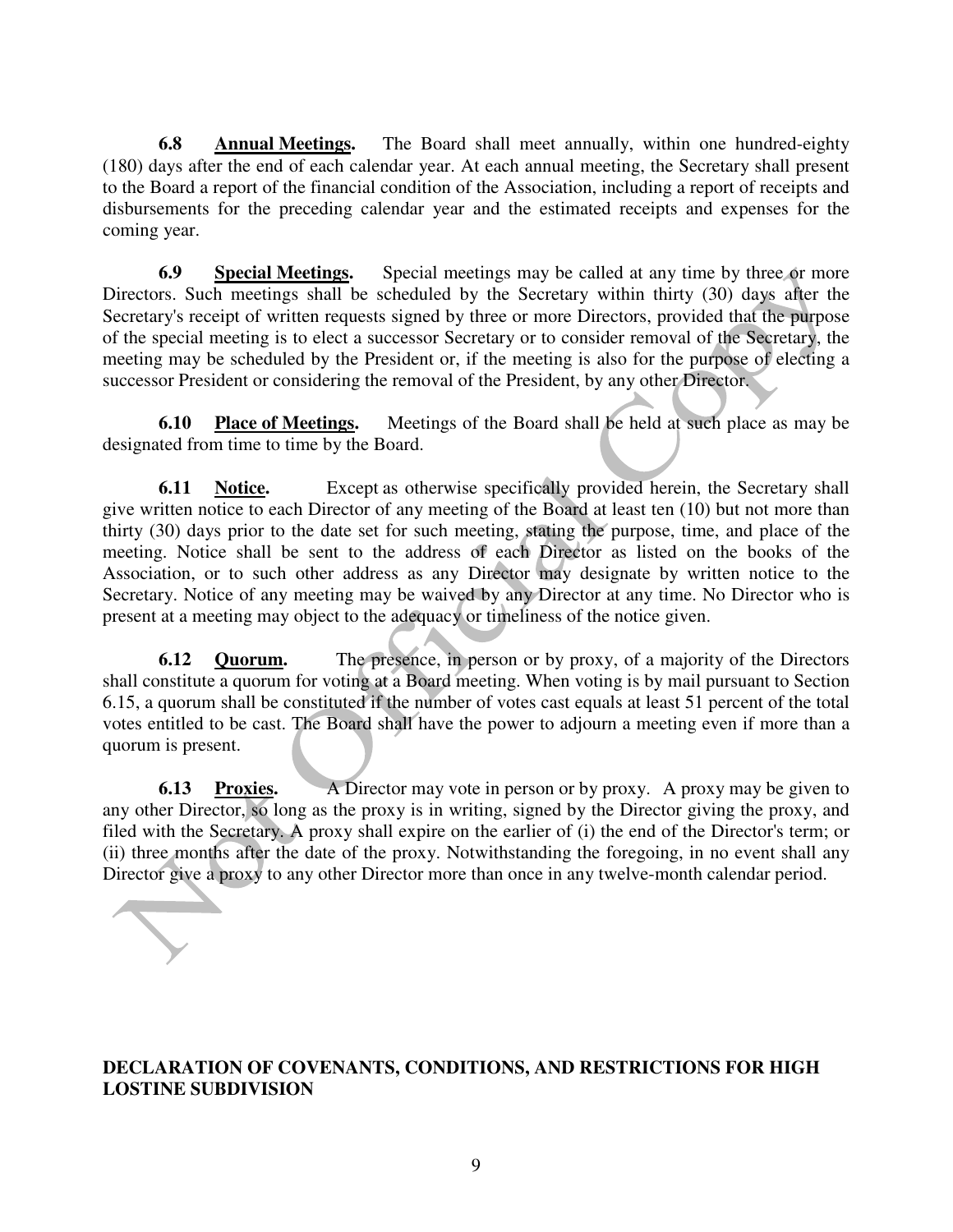**6.14** Voting by the Board. Each Director shall have one vote. So long as a quorum is constituted, the vote of Directors together holding a majority of the total votes cast, whether the Directors voting are present in person or by proxy, and whether the vote takes place at a meeting or by mail, shall be a binding vote of the Board for all purposes, unless a greater percentage is required by law or this Declaration.

**6.15 Voting by Mail.** Voting of the Directors may be by mail. In any case in which voting by mail is necessary or desirable, the Secretary shall give written notice to all Directors, which notice shall (i) include a written resolution setting forth the proposed action, (ii) state that the Directors are entitled to vote by mail for or against such resolution, and (iii) specify a date not less than twenty-five (25) days after the effective date of such notice by which all votes must be received at the principal office of the Association. Votes received after the date specified shall not be effective.

**6.16 Compensation of Directors.** No Director shall receive compensation from the Association for serving on the Board.

**6.17 Insurance.** Subject to Section 7.8, the Board may purchase and maintain insurance on behalf of any Director against any liability incurred by such Director in such capacity, if such insurance is available at a cost and on terms which the Board determines to be reasonable.

# **SECTION 7. OFFICERS OF THE ASSOCIATION**

**7.1 Designation.** The officers of the Association shall be the president and the Secretary, both of whom shall be elected by the Board. The same person shall not concurrently hold the offices of President and Secretary. The Board may designate such additional officers as it deems appropriate.

**7.2 Election.** The officers of the Association shall be elected annually by the Board and shall hold office at the pleasure of the Board and until their successors are elected. If any office becomes vacant, the Board shall elect a successor to fill the unexpired term.

**7.3 Removal.** The Board may remove any officer, at any time, with or without cause.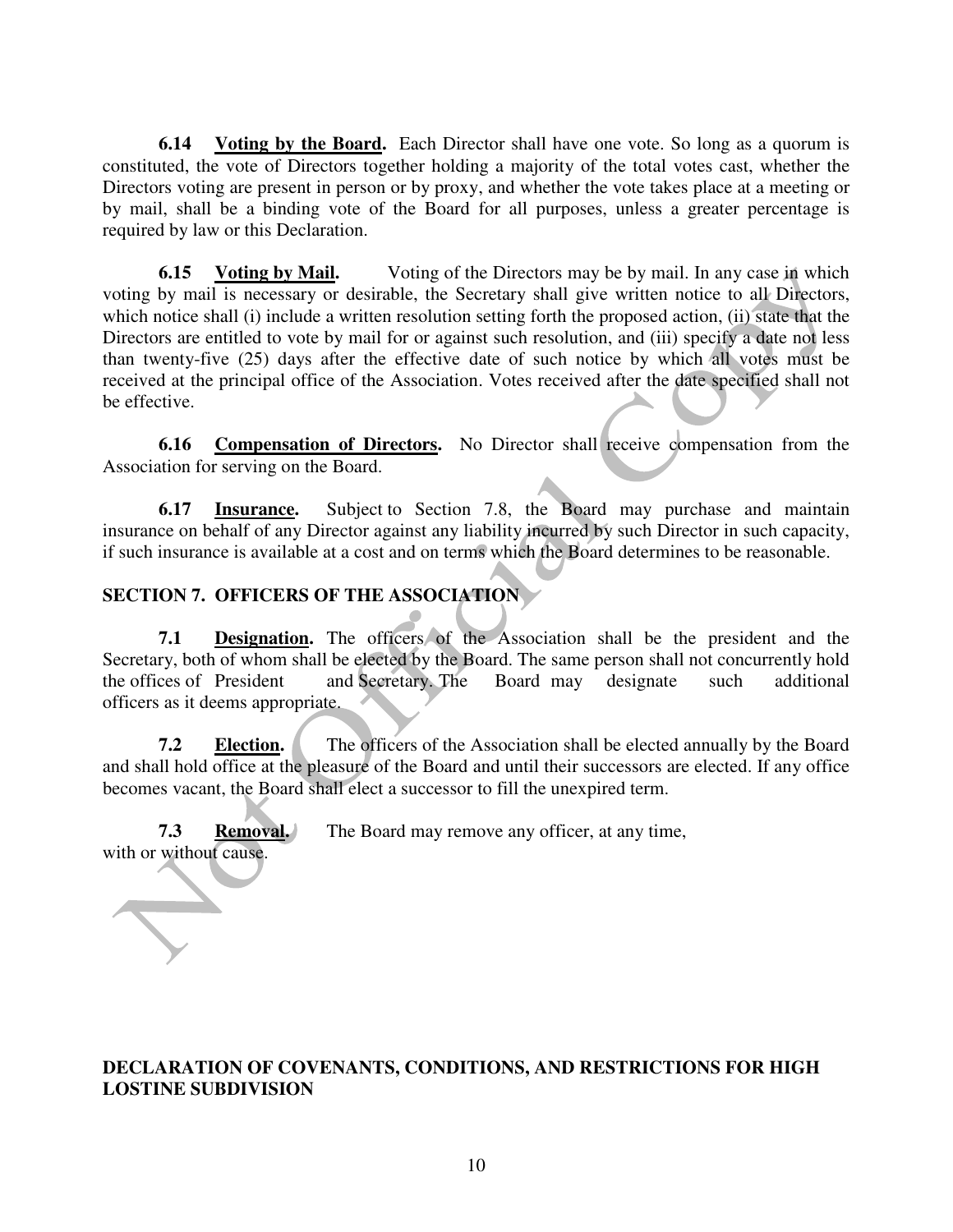**7.4 President.** The President shall be a Director and shall be the chief executive officer of the Association. The President shall preside at all meetings of the Board and, unless otherwise provided in this Declaration, shall have all of the general powers and duties normally incident to the office of the chief executive officer of an association.

**7.5 Secretary.** The Secretary shall not be required to be a Director. The Secretary shall keep the minutes of all proceedings of the Board and all other Association records and shall attend to the giving of all notices pursuant to this Declaration or required by law. The Secretary shall be responsible for the collection, deposit, and disbursement of Association funds and shall keep full and accurate financial re cords and books of account showing all receipts and disbursements of the Association. The Secretary shall perform all other duties incident to the office of secretary of an association or as may be directed by the Board. The Secretary shall perform all of the foregoing duties at the expense of the Association.

**7.6 Compensation of Officers.** Other than reimbursement for out-of-pocket expenses incurred on the behalf of the Association, neither the President nor any other officer of the Association other than the Secretary shall receive any compensation from the Association for acting as an officer. The Board in its sold discretion shall have the authority to authorize compensation for the Secretary in an amount not to exceed \$500.00 per year.

**7.7 Execution of Instruments.** All agreements, contracts, deeds, leases, and other instruments of the Association shall be executed by such individual(s) as may be designated by resolution from time to time by the Board.

**7.8 Indemnification.** Neither a Director nor an officer of the Association shall be liable to the Association or the Members for any mistake of judgment, negligence, or otherwise, except for such Director's or officer's willful misconduct or bad faith. Each Director and officer shall be indemnified by the Association against all expenses and liabilities, including reasonable attorney fees, incurred by or imposed upon such Director or officer in such capacity provided, however, there shall be no indemnity if such Director or officer is adjudged guilty of willful misconduct or bad faith in connection with the matter as to which indemnification is sought.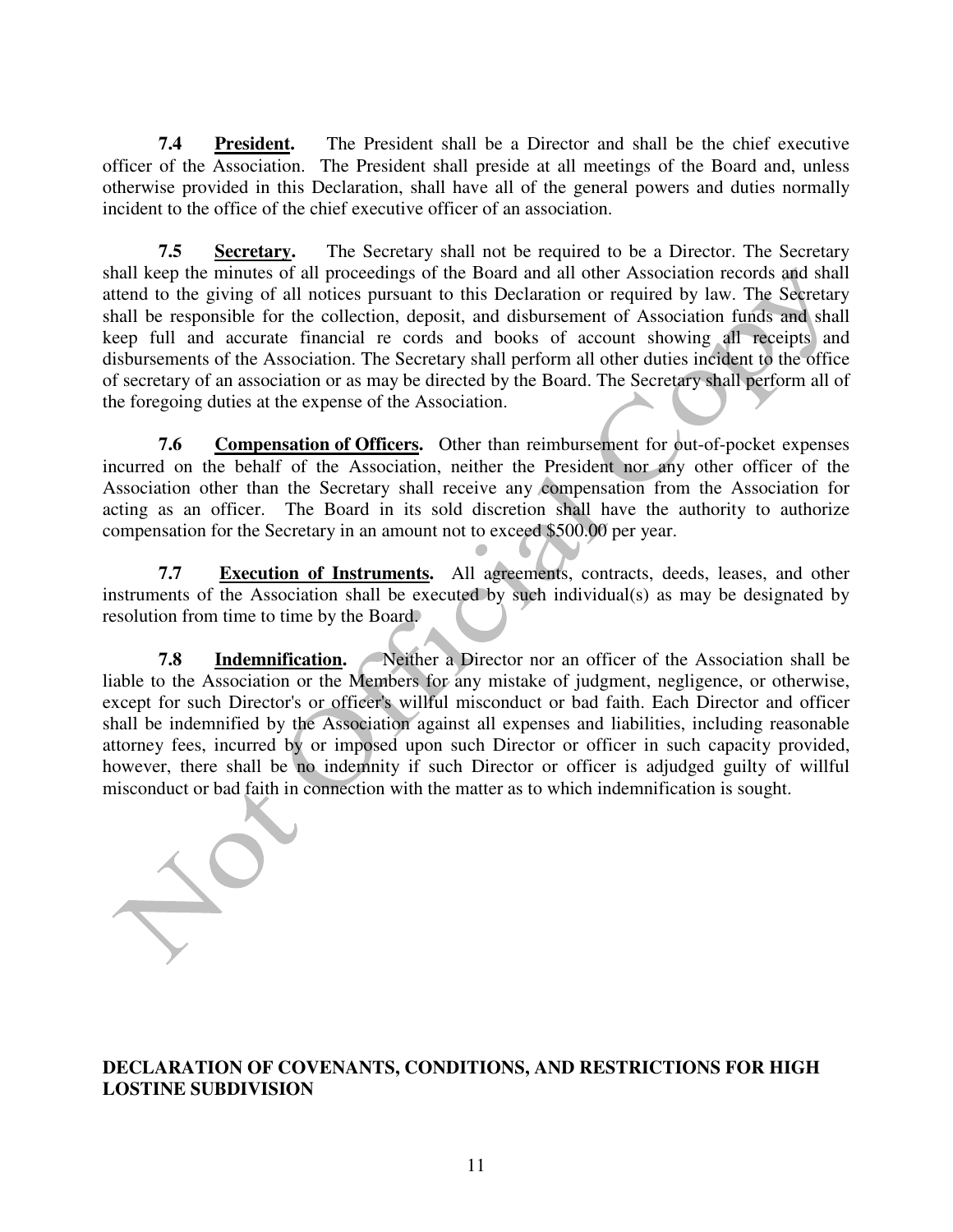**7.9 Certificates of Membership.** The Directors shall provide for the issuance of certificates evidencing membership in the Association, which certificates shall be in such form as may be determined by the Board. Such certificates shall be signed by the President or Secretary and shall be sealed with the seal of the corporation. All certificates evidencing membership shall be consecutively numbered. The name and address of each member and the date of issuance of the certificate shall be entered on the records of the Association. If any certificate is lost, mutilated, or destroyed, a new certificate may be issued therefor on such terms and conditions as the Board may determine.

#### **SECTION 8. ASSESSMENTS**

**8.1 Annual Assessments.** Subject to the requirements set forth in this Section 8, the Association shall have the authority to levy annual assessments to pay all expenses associated with the Association's performance of its powers, duties, and responsibilities under this Declaration, as well as to pay all property taxes, lighting, insurance, maintenance, and other expenses incurred with respect to the Common Areas and the Improvements thereon. The Association shall bill each Owner for such Owner's share of the assessments (determined in accordance with this Section 8) on an annual basis, in advance or as the Board may determine. Each Owner shall pay any such assessment within thirty (30) days after the date of billing.

**8.2 Allocation to Lots.** The annual assessment levied pursuant to Section 8.1 with respect to any calendar year shall be allocated to the Lots and shall be allocated among such Lots pro rata based on the total number of Lots; provided, however, that the amount allocated to each Lot with respect to any calendar year shall not exceed \$150.00.

**8.3 Special Assessments.** In addition to annual assessments pursuant to Section 8.1, the Association may levy special assessments to pay the cost of any construction, reconstruction, repair, or replacement of any Improvements in or to the Common Areas or for any other purpose deemed appropriate by the Board; provided, however, that any special assessment shall be levied only upon the affirmative vote of a majority of the Directors and shall not exceed more than \$25.00 per Lot in any calendar year unless the prior written approval of sixty-five percent (65%) or more of the Owners is obtained. Special assessments shall be billed to the Owners at such time as the Board may determine. Special assessments shall be allocated among the Lots in the manner provided with respect to annual assessments in Section 8.1.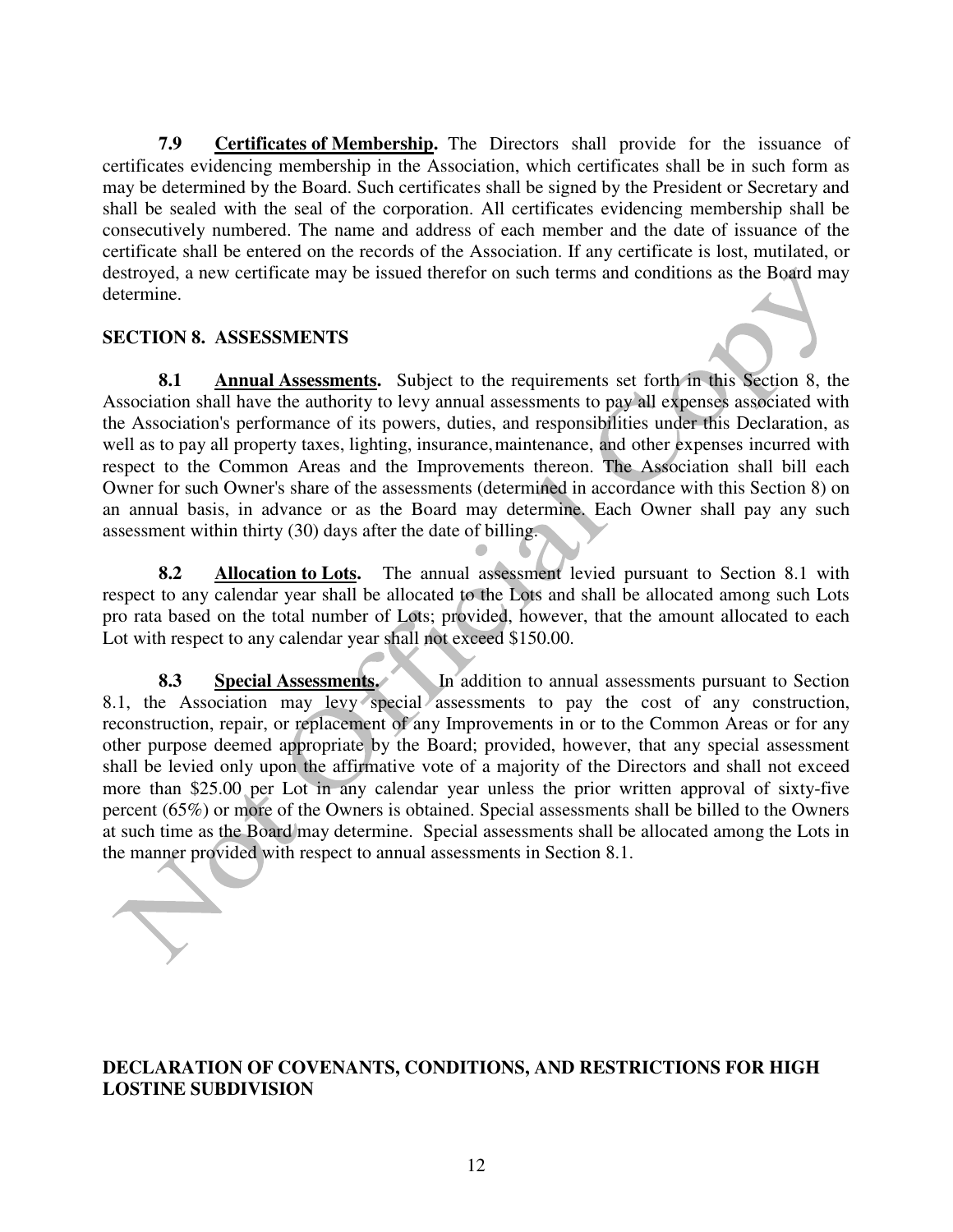**8.4 Record of Assessments.** The Association shall maintain records of assessments, of any other income received by the Association, and of all disbursements made. The Board may at any time and from time to time require that an audit of the Association's records be performed at the expense of the Association. The results of any such audit may be presented at any meeting of the Board. Any Director may, at the Association's expense and at any reasonable time, copy any Association records reasonably necessary to the performance of such Director's duties. Any Owner shall have the right to inspect Association re cords at any reasonable time, after reasonable notice to the Secretary. Any Owner may copy Association records at such Owner's expense.

8.5 **Enforcement.** In the event that any assessment, or any expense or fine due pursuant to Section 10 or 11 is not paid within thirty (30) days after the date of billing, the unpaid amount shall thereafter bear interest from the date first due until paid in full at the legal rate of interest for the State of Oregon. In addition to all other rights and remedies available by law or provided herein, the Association shall also be entitled (i) to impose a late charge with respect to any such unpaid amount equal to ten percent  $(10\%)$  thereof, to reimburse the Association for its administrative and other expenses incurred as a result of the Owner's failure to pay the assessment or expense when due and (ii) upon fifteen (15) days prior written notice to the Owner owing such assessment or expense, to impose a lien against such Owner's lot in the amount of the assessment or expense, plus collection costs (including reasonable attorney fees), plus interest and late charges as provided in this Section 8.5. Any such lien shall also secure any additional amounts thereafter coming due from the Owner of the Lot in question. Subject to the provisions of Section 8.7, any such lien shall bind and run with the Lot in question, until paid in full. The Association may initiate an action to foreclose any such lien in any manner provided by law. In any action to foreclose any such lien, any judgment rendered against the Owner of the Lot in question and in favor of the Association shall include such amount as the court may adjudge reasonable as attorney fees and costs and expenses reasonably incurred in the preparation for and the prosecution of such action, at trial and on any appeal or review, in addition to all other amounts provided by law.

**8.6 Personal Obligation.** Each assessment or charge levied pursuant to the provisions of this Declaration shall be a separate and personal obligation of the Owner of the Lot against which the assessment or charge is levied. The sale, transfer, or conveyance of a Lot shall neither release nor discharge the Owner thereof from such personal liability, nor shall such a sale, transfer, or conveyance extinguish any lien placed on such Lot.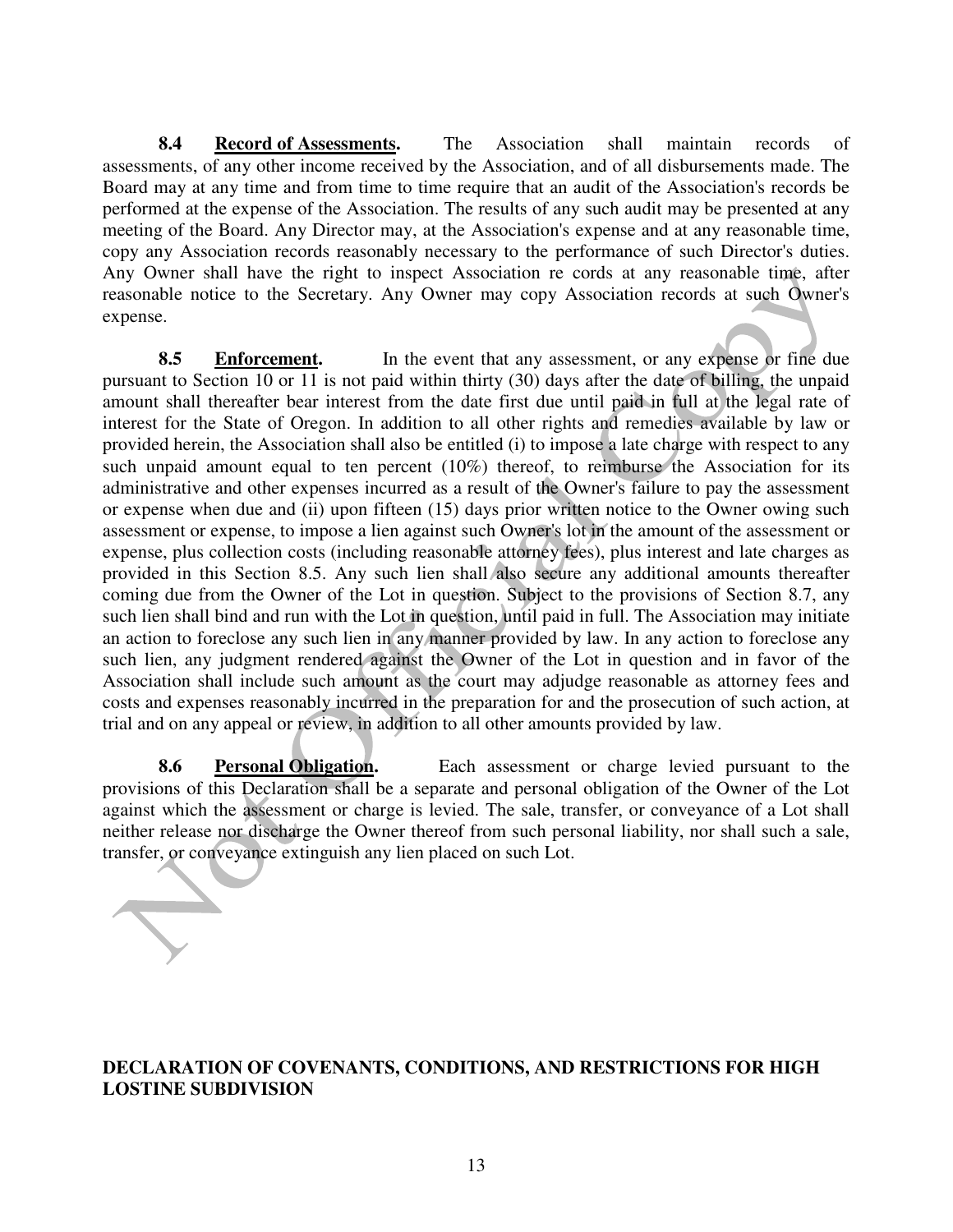**8.7** Subordination. Not withstanding any other provision of this Declaration, any lien imposed on a Lot under this Section 8 shall be and remain at all times inferior, junior, and subordinate to the lien of any first mortgage or deed of trust encumbering such Lot. Without limiting the generality of the foregoing, the sale or transfer of any Lot under a decree of foreclosure pursuant to any such first mortgage or deed of trust, or proceeding in lieu of foreclosure, shall extinguish any lien imposed on such Lot hereunder prior to the date of sale or transfer. Upon twenty (20) days prior written request, the Association shall execute and deliver such reasonable documentation as any Lot Owner may request to confirm or evidence the provisions of this Section 8.7.

SECTION 9. ARCHITECTURAL AND DESIGN CONTROL

**9.1** Establishment of the Architectural Control Committee. On or prior to the Turnover Date, the Architectural Control Committee shall be established to review and approve or disapprove plans, specifications, design, construction, and alterations of all Improvements built within High Lostine, pursuant to Sections 9.2 and 9.3. The Architectural Control Committee shall consist of at least three owners appointed, removed, and replaced by the Board as the Board may deem appropriate. Provided, however, that until the Turnover Meeting, Declarants' representative may serve as a member of the Architectural Control Committee. Until such time as the Architectural Control Committee is established, Declarant shall have full power and authority to act as the Architectural Control Committee in accordance with the provisions of this Section 9.

#### **9.2 Architectural and Design Review.**

**9.2.1 Generally.** No Improvement of any kind shall be commenced, erected, placed or altered on any portion of the Property unless such Improvement is in conformance with this Section 9.2. and until plans and specifications showing the nature, kind, shape, height, material, color, and location of such Improvement are submitted to and approved by the Architectural Control Committee pursuant to the provisions of Section 9.3. All such Improvements shall be erected and altered in conformance with all applicable governmental laws, ordinances, rules, and regulations and with the requirements set forth in this Section 9.2. To the extent applicable governmental laws, ordinances rules and regulations are in conflict with such requirements, the more restrictive standards shall control.

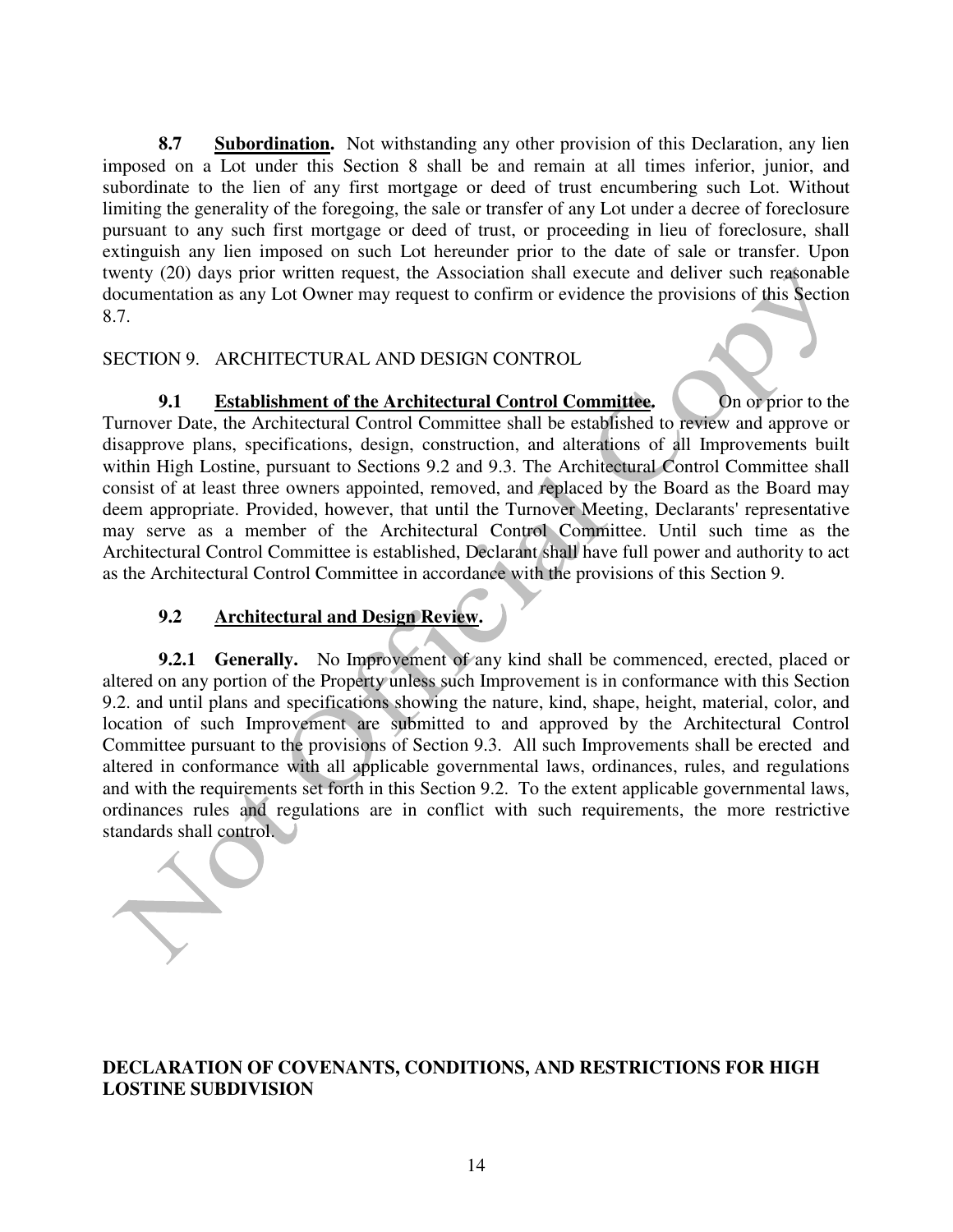#### **9.2.2 Design Guidelines.** The Architectural Control

Committee shall have the authority to promulgate and issue, and thereafter to amend from time to time, design guidelines supplementing, interpreting, and not inconsistent with those set forth in this Section 9.2. Such guidelines shall be supplied in writing to all Members, shall be fully binding upon all Members as if set forth in this Declaration, and shall be applied by the Architectural Control Committee in reviewing and approving or denying proposed improvements. Without limiting the generality of the foregoing, the Architectural Control Committee shall have the authority to include in any such guidelines, among such other provisions as the Architectural Control Committee may deem appropriate: height restrictions with respect to Improvements to be constructed on the Property or any portion thereof, requirements and restrictions with respect to exterior lighting in addition to those set forth in this Declaration, requirements regarding parking and landscaping in addition to those set forth in this Declaration, signage restrictions, and requirements to be met in connection with construction activities on the Property or any portion thereof. Any requirements or restrictions set forth in the design guidelines need not relate to all components of High Lostine, if the Architectural Control Committee determines that only certain portions of the Property should be affected. All dwelling structures shall be affixed to a permanent foundation and shall be of new construction. Mobile homes are prohibited. The Architectural Control Committee shall have full authority to define the term "mobile home", but shall do so consistent with the design criteria contained herein.

#### **9.2.3 Exterior Finish.** The exterior finish of the Improvements on all Lots,

including without limitation the roof, materials, and color thereof, shall be subject to the approval or disapproval of the Architectural Control Committee and shall be designed , built and maintained so as to be compatible with the natural surroundings, existing structures, and landscaping within High Lostine. Exterior trim, doors, railings, decks, eaves, and gutters, and the exterior finish of garages and other accessory buildings shall be designed, built and maintained so as to be compatible with the exterior of the structure they are part of or adjoin.

#### **9.2.4 Exterior Lighting.** Any exterior lighting that

is visible from any Lot or street shall be compatible with its surroundings, shall not materially increase the illumination on neighboring properties, and shall be approved by the Architectural Control Committee prior to installation.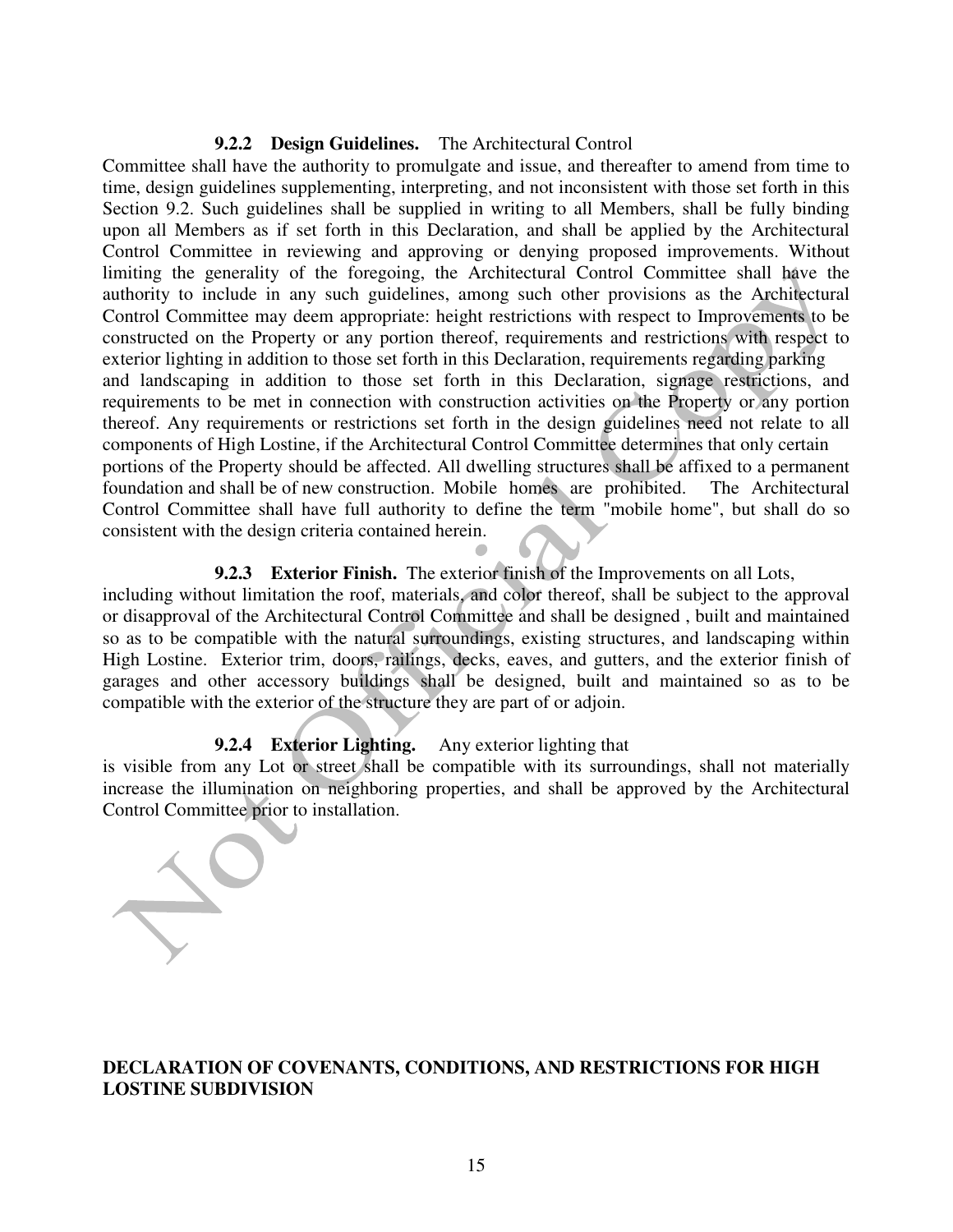**9.2.5 Fences.** All fences and all fence finishes shall be approved by the Architectural Control Committee prior to installation. All approved fences shall be wellconstructed of suitable fencing materials.

#### **9.2.6 Service Facilities.** Clothes lines, waste

facilities, storage facilities, and other service facilities shall be screened so as not to be visible from the street or the street level of adjacent property.

#### **9.2.7 Signs.** No sign of any kind shall be posted on

any Lot except for one sign advertising the property for sale or re nt and one sign each in the front and rear yards of not more than one foot in diameter indicating that the Property is protected by a security service or device.

#### **9.2.8 Landscaping.** During new construction, existing

trees are encouraged to be retained. Only the trees and shrubbery within the immediate area of the building site and driveway may be removed. Removal of trees and shrubbery other than in the immediate area of the construction site shall be permitted only upon prior approval of the Architectural Control Committee, which approval may be granted without notice to other Members. Provided, however, that no tree six inches or more breast high diameter shall be cut at any time without the prior approval of the Architectural Control Committee after full notice and hearing. Also, provided, however, that pruning, thinning and removal of dead, dying, or hazardous trees are permitted without prior approval.

# **9.2.9 Concealment of Tanks.** To the extent permitted

by law, liquid petroleum, gas or oil tanks shall be concealed by housing of similar architectural design to the main structure.

#### **9.3 Design Review Procedure.**

**9.3.1 Submission of Plans.** Prior to the

commencement, erection, placement, or alteration of any Improvement on any Lot, the Owner desiring to commence, erect, place, or alter such Improvement shall submit plans and specifications to the Architectural Control Committee in accordance with such procedures as the Architectural Control Committee may establish from time to time. All plans and specifications shall conform to any specific requirements set forth in the design guidelines promulgated pursuant to Section 9.2.2 and shall provide sufficient detail to enable the Architectural Control Committee to determine whether the proposed Improvement is in conformance with the applicable requirements set forth in this Section 9 and in such design guidelines. The Owner shall also supply any additional information reasonably requested by any member of the Architectural Control Committee.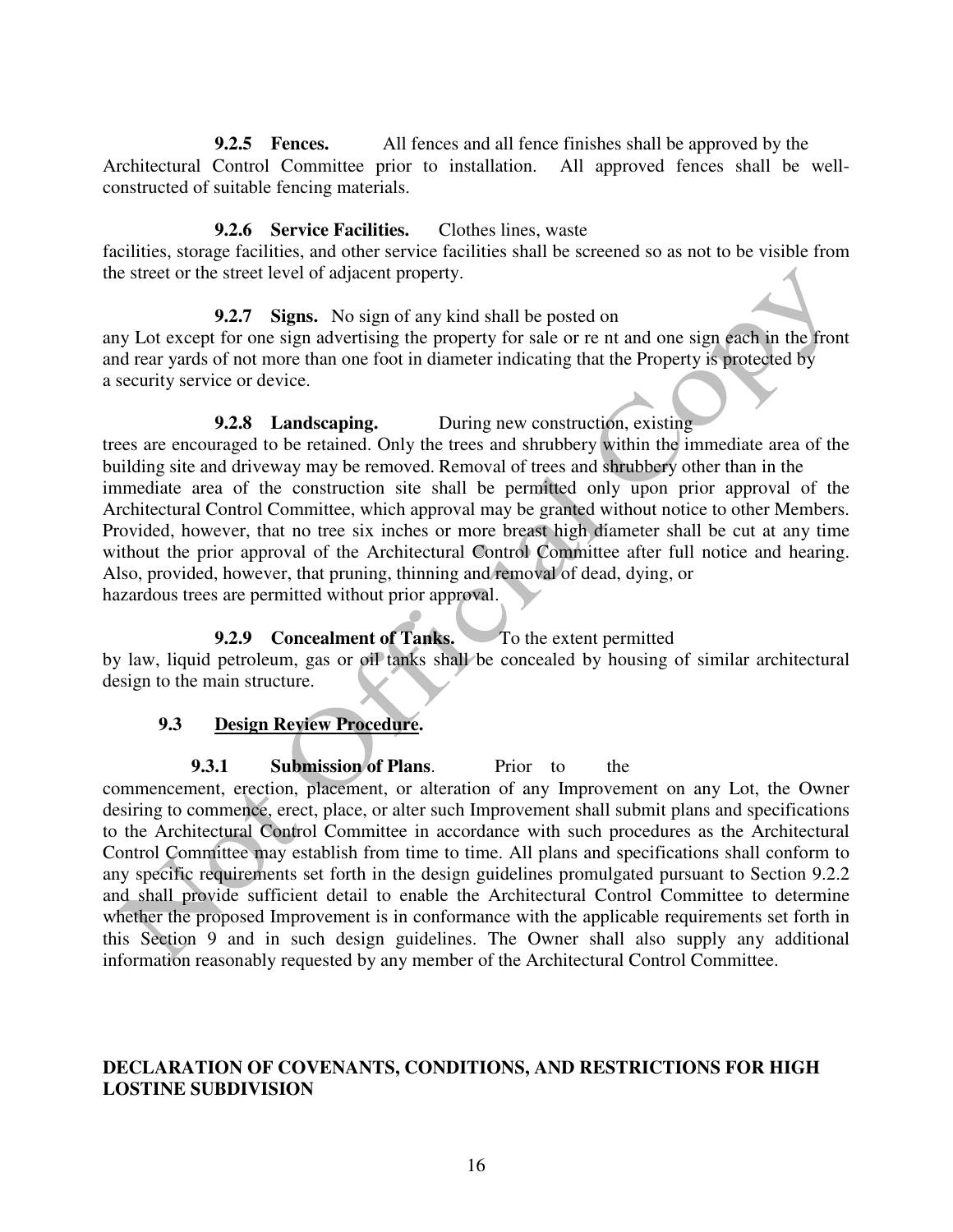The Architectural Control Committee shall meet once each month. All applications received no less than 15 days prior to a monthly meeting shall be considered at that monthly meeting.

#### **9.3.2 Notice.** Except as provided in Section 9.2.8,

all Members shall be given no less than 15 days prior written notice of all meetings of the Architectural Control Committee. Such notice shall include a listing of all lots for which plans of any nature shall be considered at the meeting.

# **9.3.3 Approval.** The Architectural Control Committee

may approve a proposed Improvement as submitted or may impose specific conditions which must be met before approval will be granted. A decision by a majority of the members of the Architectural Control Committee shall constitute a decision of the Architectural Control Committee.

# **9.3.4 Commencement of Work.** As soon as practicable

after the receipt of approval by the Architectural Control Committee, if the Owner elects to proceed with the Improvement, the Owner shall satisfy any and all conditions of such approval, shall secure all necessary governmental permits and approvals, and shall commence construction of the approved Improvement. The Architectural Control Committee's approval of any proposed Improvement shall automatically be deemed revoked one hundred eighty (180) days after issuance unless construction of the Improvement has commenced or the Owner has applied for and received an extension of time from the Architectural Control Committee.

# **9.3.5 Completion of Work.** The exterior of any

approved Improvement shall be completed within one year after the date of commencement of construction, provided, however, that if the construction of any approved Improvement is delayed by causes beyond the reasonable control of the Person constructing such Improvement, the period shall be extended by the number of days construction is so delayed. In all cases, landscaping shall be completed to the reasonable satisfaction of the Architectural Control Committee within one year after substantial completion of associated Improvements.

**9.3.6 Failure to Act.** If at any time the Architectural Control Committee fails for any reason to perform its responsibilities under this Section 9, the Board shall have complete authority to serve as a temporary Architectural Control Committee.

# **DECLARATION OF COVENANTS, LOSTINE SUBDIVISION CONDITIONS, AND RESTRICTIONS FOR HIGH**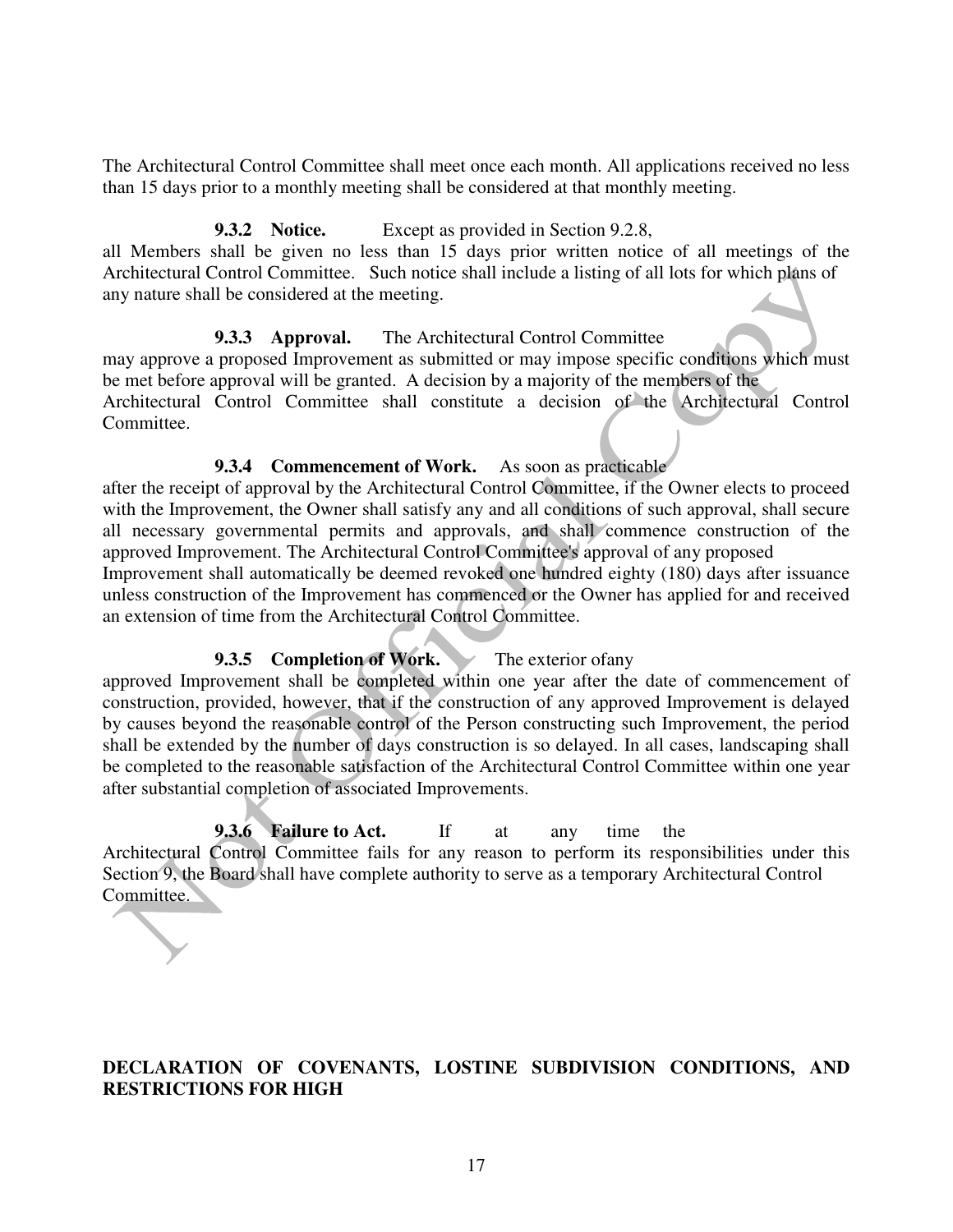**9.3.7 Architectural Control Committee Discretion.** The Architectural Control Committee, in its sole discretion, may withhold approval of any proposed Improvement if the Architectural Control Committee finds that the proposed Improvement would be inconsistent with the provisions of Section 10, or would be incompatible with the design standards for High Lostine, as set forth in this Section 9 and in the design guidelines promulgated pursuant to Section 9.2.2. Considerations such as sizing, shape, size, color, design, height, impairment of the view from other parts of the Property, solar access, and other effects on the enjoyment of other parts of the Property, as well as any other factors which the Architectural Control Committee believes to be relevant, may be taken into account by the Architectural Control Committee in determining whether or not to approve any proposed Improvement. The Architectural Control Committee, in its sole discretion, may, upon application, waive any provision of this Section 9 if it finds that the application of such provision results in unnecessary hardship to the affected Owner and that strict application is not necessary for the furtherance of the objective to create an attractive development. Any action by the Architectural Control Committee shall be in writing and signed by at least two (2) members thereof.

 Notwithstanding the foregoing, any Member shall have the right to appeal to the Board any decision of the Architectural Control Committee by giving written notice thereof to the Secretary within seven (7) days of the date of the Architectural Control Committee's written decision (the "Committee Decision"). The Board shall give all parties who appeared before the Architectural Control Committee an opportunity to submit oral or written arguments, as designated by the Board, to the Board. If the Board designates that its decision will be on written argument only, the Board's notice shall give all parties 14 days to submit written arguments. If the Board decides to accept oral argument in addition to written argument, the Board shall set a hearing date within 30 days of the date the Notice of Hearing is given. The Board shall render its written decision within seven days of the Board's meeting to consider the appeal.

#### **9.3.8 No Liability.** Neither the Architectural

Control Committee, nor any member thereof, nor the Association shall be liable to any Owner, Occupant, Developer, or other Person for damage or loss suffered or claimed as a result of any action or failure to act on the part of the Architectural Control Committee or any member thereof, so long as the Architectural Control Committee or such member has acted in good faith based on actual knowledge.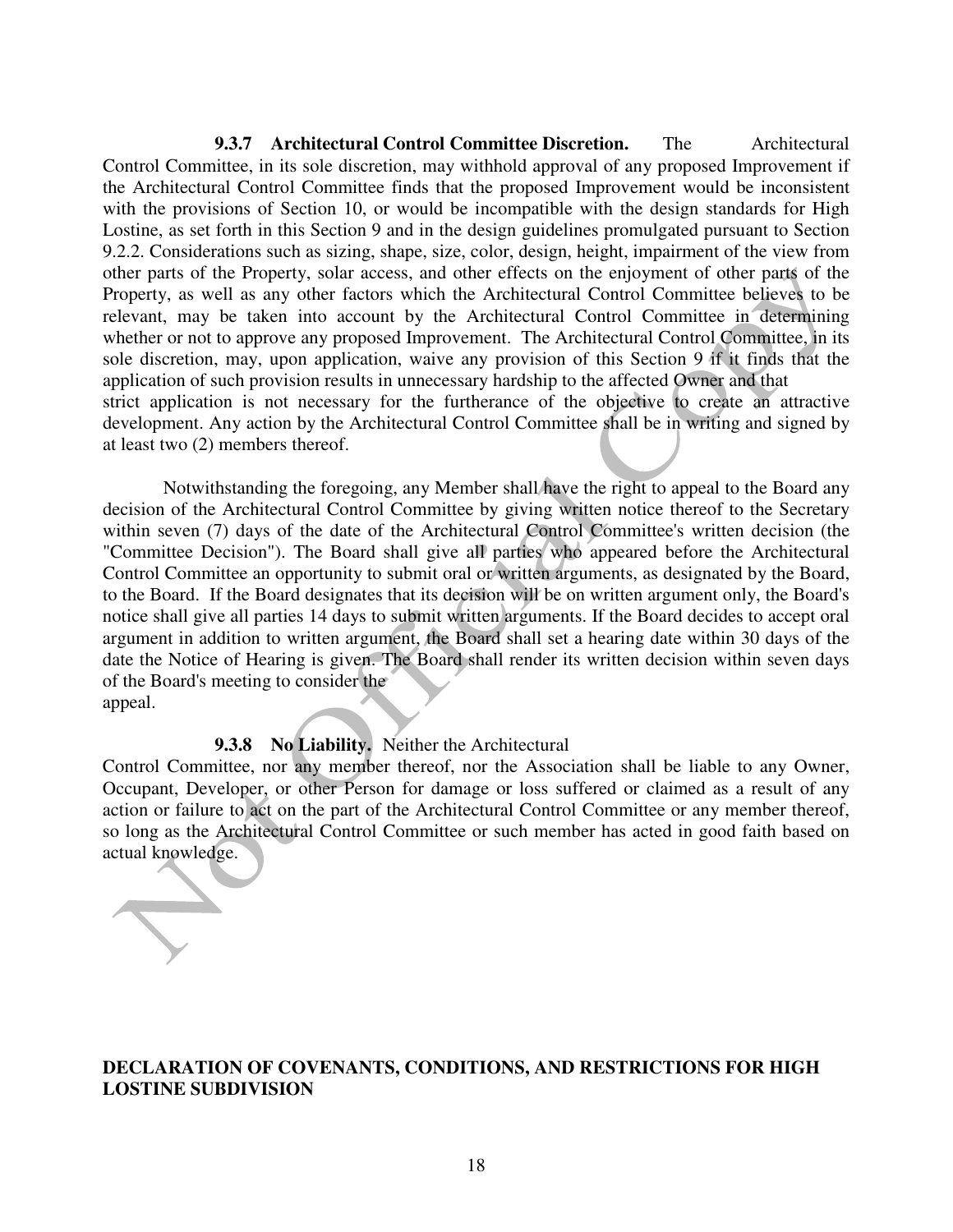#### **9.3.9 Nonwaiver.** Approval or disapproval by the

Architectural Control Committee of any matter proposed to it or within its jurisdiction shall not constitute a precedent or waiver or impair in any manner whatsoever the right of the Architectural Control Committee to grant or withhold approval as to any similar matter thereafter proposed or submitted to it for approval.

#### **9.3.10 Estoppel Certificate.** Within twenty (20) days

after receipt of a written request from any Owner, and the payment by such Owner of such reasonable fee as may be fixed by the Board from time to time to cover costs, the Architectural Control Committee shall provide such Owner with an estoppel certificate executed by a member thereof, certifying with respect to the Lot(s) owned by such Owner that, as of the date of the certificate, either (i) all Improvements on such Lot(s) comply with this Declaration,

or (ii) such improvements do not so comply, in which event the certificate shall also identify the noncomplying Improvements and state with reasonable particularity the nature of such

noncompliance. Any purchaser from an Owner, and any mortgagee or other encumbrancer, shall be entitled to rely upon any such certificate as to the matters set forth therein, such matters being conclusive among Declarant, the Architectural Control Committee, the Association, all Owners, and such purchaser, mortgagee, or other encumbrancer.

# **SECTION 10. PROPERTY USE AND RESTRICTIONS**

#### **10.1 Improvements Permitted.** No Improvement shall be erected

or permitted to remain on any Lot except Improvements consisting of or containing one Residential Unit and Improvements normally accessory thereto, including but not limited to additional structures incidental to use of primary residence. The provisions of this Section 10.1 shall not be construed to prohibit construction of a private greenhouse, storage unit, private swimming pool, or structure for the storage of the boat, camping trailer, and/or recreational vehicle, so long as any such Improvement has been approved by the Architectural Control Committee and is otherwise in conformance with this Declaration and applicable governmental requirements.

#### **10.2 Residential Use.** Except as provided in this Section

10.2, Lots shall be used solely for residential purposes. Without limiting the generality of the foregoing, no trade, craft, business, profession, commercial, or similar activity of any kind shall be conducted on any Lot, unless only normal residential activities would be observable outside the Residential Unit in question and the activity would not violate applicable law. Nothing in this Section 10.2 shall be deemed to prohibit or limit (i) activities relating to the sale or rental of Residential Units,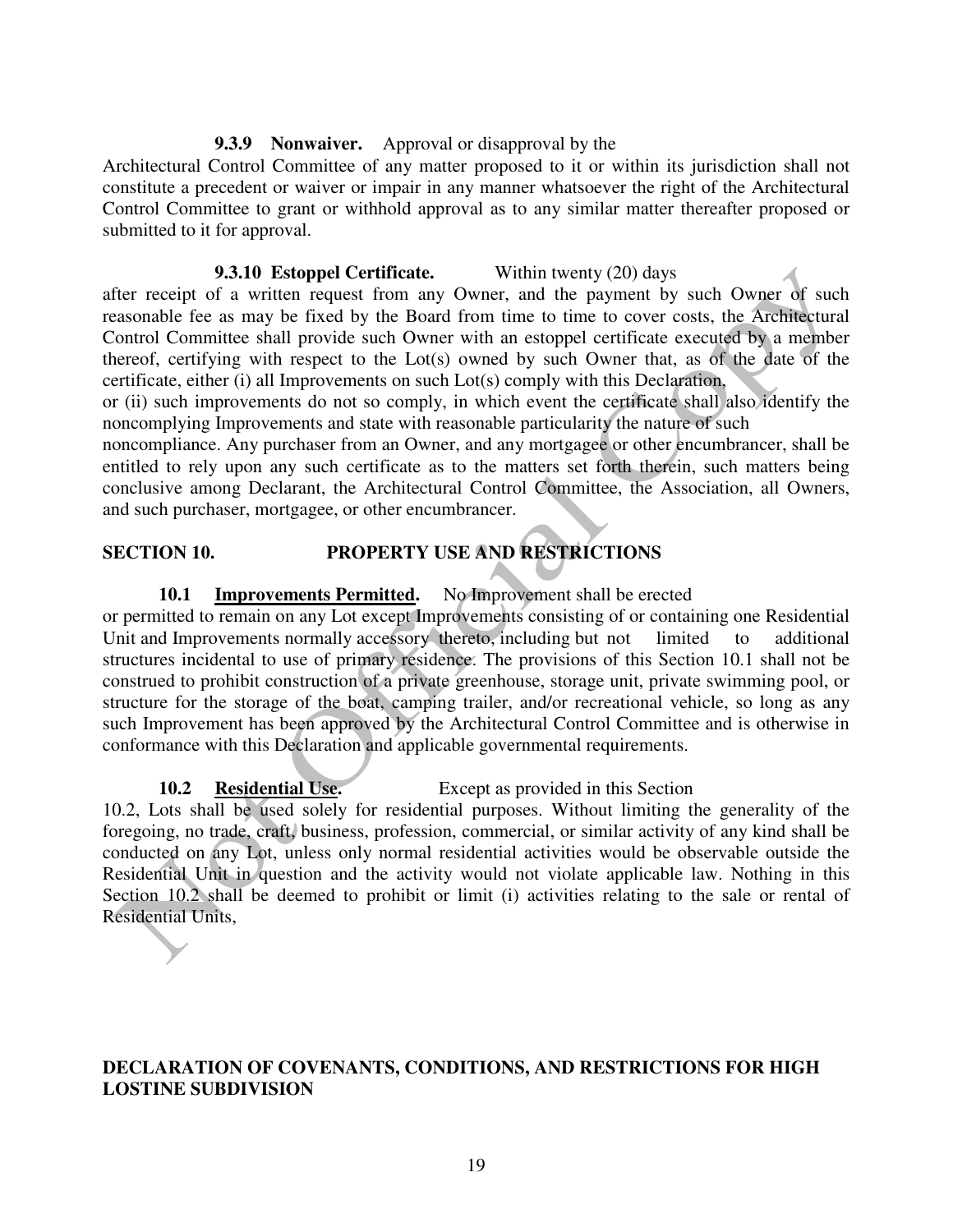or (ii) the right of Declarant or any Developer to construct a Residential Unit on any Lot or to store construction materials and equipment on any such Lot in the normal course of construction.

**10.3 Landscaping and Maintenance.** Each Owner and Occupant shall maintain such Owner's or Occupant's Lot and the Improvements thereon, at such Owner's or Occupant's expense, with a goal of keeping the area aesthetically pleasing, consistent with natural surroundings, and, after initial construction, reducing the risk of wildfire. Required maintenance and repair shall include without limitation (i) maintenance of all parking areas, private drives, curbs, and walkways in a clean and safe condition, including cleaning and repairing as often as necessary, and (ii) maintenance of exteriors of buildings in an attractive and neat condition at all times. In addition, each Owner and Occupant shall maintain in good condition and repair the sidewalks, street trees, and grass and other landscaping, if any, between the sidewalks and curbs bordering on such Owner's or Occupant's Lot. If the Board determines that maintenance and repairs are not conducted as required pursuant to this Declaration and the Occupant fails to perform such maintenance and repairs within thirty (30) days of the effective date of a notice from the Association setting forth the deficiencies in reasonable detail, the Association may conduct the necessary repairs or maintenance as provided in Section 11.

10.4 **River and Park Access.** On or before the Turnover Meeting, declarant shall convey to the Association Lot 4 of Block B for a park and river access. Each Owner and Owner's heirs, successors or assigns shall have access to the Lostine River over Lot 4, Block B of the subdivision and shall also have walking access over a 20' strip of land over all lots which are adjacent to the Lostine River, which 20' strip of land shall be located adjacent to the Lostine River, beginning at the high water mark of the river as shown on the recorded plat map.

#### **10.5 Limitations on Use.**

**10.5.1** Offensive Activities. No noxious or offensive activity shall be carried on in High Lostine, nor shall anything be done or placed upon any Lot or Tract which interferes with or jeopardizes enjoyment of other Lots or the Common Areas.

**10.5.2 Animals.** No animals of any kind shall be raised, kept, or permitted within High Lostine provided, however, that horses and other pack animals may be kept within an enclosed area at all times. There may be one horse or other pack animal kept for each named titleholder on a particular lot, but in no event shall there be more than two such animals kept on one lot for any longer than a two week period. An owner shall use no more than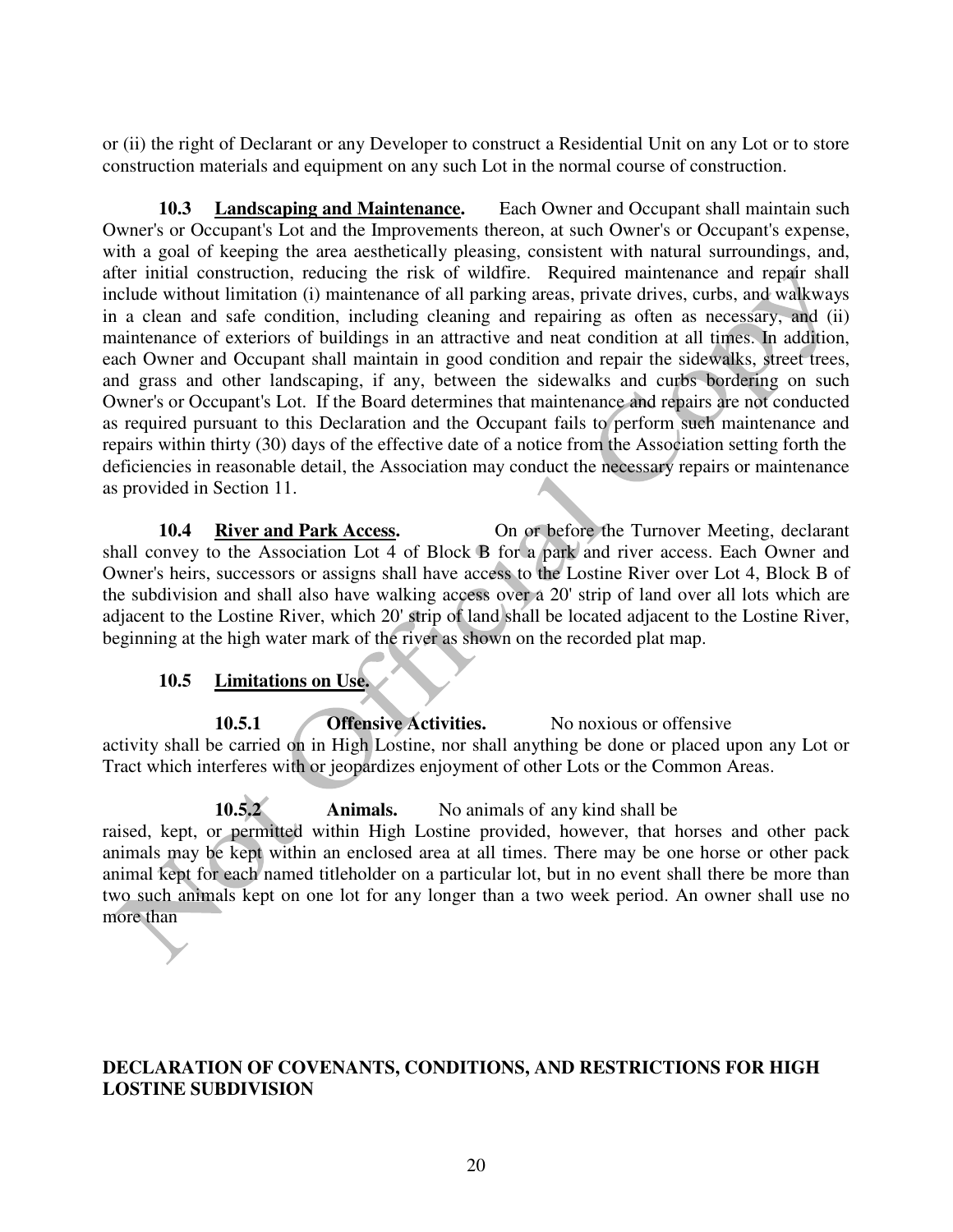two such two week periods per calendar year, and any such two week periods shall be separated by no less than 60 days. All animals must be kept in a manner so that they are reasonably controlled so as not to be a nuisance; also provided, however, that each Owner and Occupant may keep a reasonable number of household pets which are not kept, bred, or raised for commercial purposes and which are reasonably controlled so as not to be a nuisance.

#### **10.5.3 Parking.** Parking of farm, landscaping, or

construction machinery or equipment, trucks with a GVW rating in excess of one ton, commercial vehicles, and recreational vehicles including, but not limited to, boats, trailers, campers, motorcycles, motor homes, golf carts, snowmobiles and similar equipment shall not be allowed on any Lot, or any street adjacent thereto, except within an enclosed garage or screened area. Natural screening is an acceptable screen under this provision. These areas must prevent the vehicle or equipment therein from being seen from any other Lot or any street within the Property and their construction must be reviewed and approved by the Architectural Control Committee pursuant to Section 9.

10.5.4 **Vehic1es in Disrepair.** No Owner or Occupant shall permit any vehicle that is in an extreme state of disrepair (as reasonably determined by the Board) or which is under repair to be abandoned or to remain parked on any Lot or any street within the Property for a period in excess of 48 hours. If a Member or Occupant fails to remove such a vehicle within five (5) days after notice from the Association, the Association may have the vehicle removed from the Property and charge the expense of such removal to the Member of the Lot or vehicle as provided in Section 11.

**10.5.5 Rubbish and Trash.** No Lot or any part of the Common Areas shall be used as a dump for trash or rubbish of any kind. All garbage and other waste shall be kept in appropriate sanitary containers for proper disposal and out of public view. Yard rakings, dirt, and other material resulting from landscaping work shall not be dumped onto streets, the Common Areas, or any Lot. In the event Owner or Occupant fails to remove any trash, rubbish, garbage, yard rakings, or other waste materials from such Owner's or Occupant's Lot (or from any street or Common Areas if deposited thereon by each Owner or Occupant) within five (5) days after notice from the Association, the Association may have such waste removed and charge the expense of such removal to the Member of the Lot as provided in Section 11.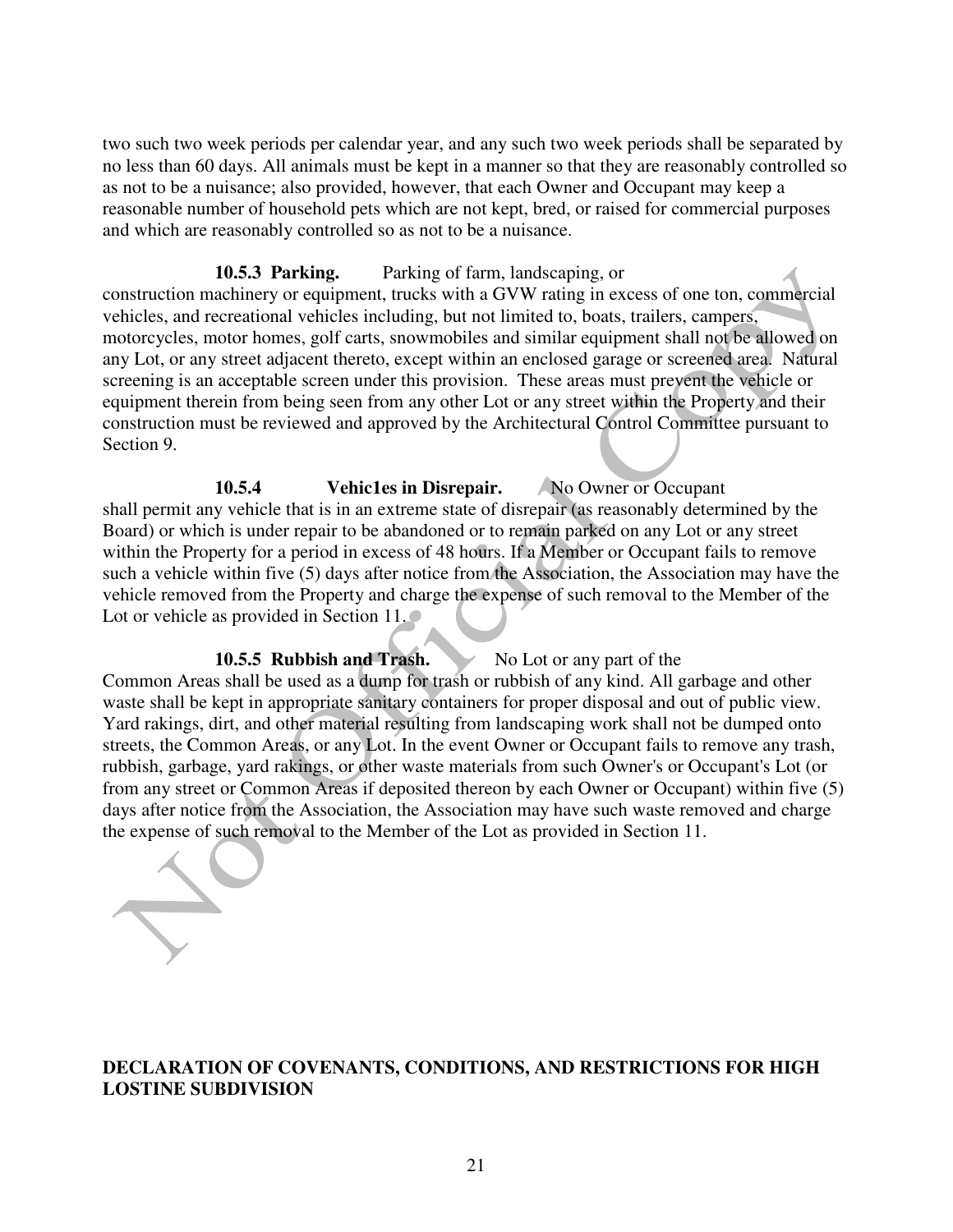**10.5.6 Temporary Structures.** No structure of a temporary character, trailer, camper, motor home, tent, shack, garage, barn, or other outbuilding shall be permitted or used in High Lostine at any time as a residence, except as a temporary dwelling up to one year during construction only.

**10.5.7 Excavation.** All mining of sand, gravel, or minerals is prohibited. Any excavation for construction or improvement of the property must have prior approval of the Architectural Control Committee.

 **10.5.8 Division of Lots.** No lot within the subdivision shall be divided or re-subdivided in such a manner as to constitute an additional building site.

**10.5.9 Drainage.** No Owner or Member shall in any way interfere with the established drainage pattern of water over an adjoining lot or lots and will make adequate provisions for proper drainage in the event it is necessary to change the established drainage of water over the Owner's lot.

 **10.5.10 Hunting.** All hunting and discharge of firearms is prohibited. Recreational archery is permitted, but shall be conducted in a safe manner away from the adjacent property boundaries and, upon complaint by any Member, shall be subject to review and approval by the Architectural Control Committee, which committee shall assure that the activity is in conformance with the standards stated herein.

**10.5.11 Water System** When and for so long as public water system service is available, no private well or individual water source shall be created or used for lots subject hereto and each residence structure shall be connected tat the Owner's expense to such public water system.

# **SECTION 11. RIGHT OF ENTRY; FINES**

Declarant, the Association, the Architectural Control Committee, and any representative of any of the foregoing, after not less than fifteen (15) days written notice to the affected Owner setting forth the violation and required corrective action in reasonable detail and such Owner's failure to correct the violation within such time period, shall have the right to enter upon any Lot (i) to clean or maintain landscaping, parking areas, driveways, exterior lighting fixtures, and buildings (ii) to inspect any Lot prior to, during, or upon the completion of construction of Improvements thereon (iii) to remove, demolish, replace, alter, repair, or otherwise correct any Improvement which is placed on any Lot without the prior approval of the Architectural Control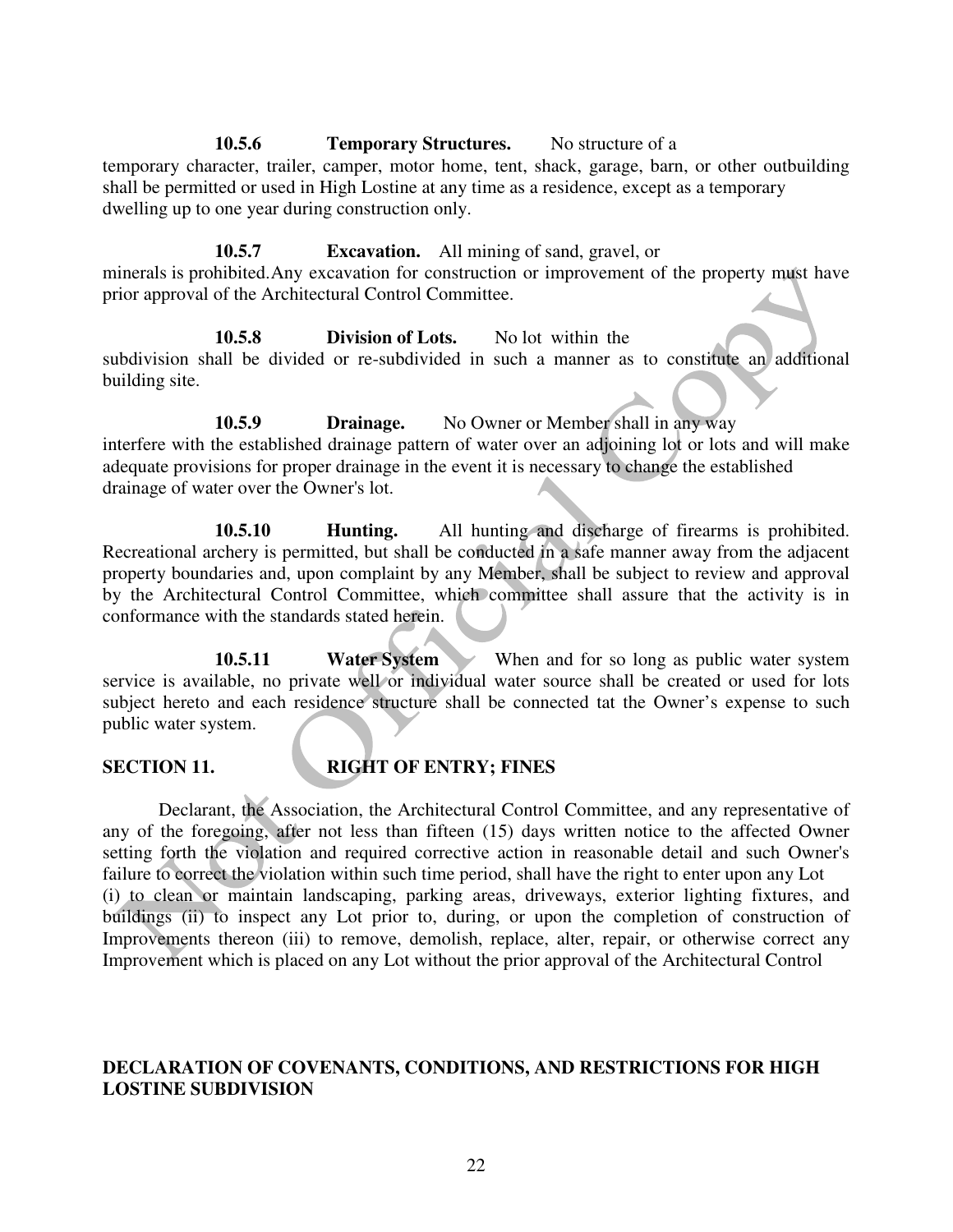Committee pursuant to Section 9 or which is constructed or installed in a manner inconsistent with the terms of the Architectural Control Committee's approval therefor pursuant to Section 9j (iv) to enforce the provisions of Sections 10.3,10.4.4, and 10.4.5 if the Owner of the Lot in question does not do so as required by this Declaration or (v) for any other purpose permitted under this Declaration. The Owner of any Lot shall reimburse the Association for any expenses incurred in connection with any action described in the clauses (i), (iii), or (iv) of the preceding sentence promptly upon billing of the same. If the Owner fails to reimburse the Association within ten (10) days after such billing, the Association may impose a lien against the Lot as provided in Section 8.5. No entry on any Lot pursuant to this Section 11 shall be deemed a trespass or otherwise create any right of action in the Owner or Occupant of such Lot. As an alternative remedy and without waiving its right to subsequently exercise any other remedy, the Association shall have the right to levy fines against any Owner or Occupant who violates a provision of this Declaration and fails to correct such violation within fifteen (15) days after the effective date of a written notice from the Board setting forth the violation and required corrective action in reasonable detail. The Board shall have the right to impose such fines by resolution in an amount deemed appropriate by the Board in the exercise of its reasonable discretion provided, however, that the first fine for the violation of any provision of the Declaration shall not exceed \$25.00, the second fine for the violation of the same provision shall not exceed \$50.00, and the third and subsequent fines shall not exceed \$100.00. A fine shall be paid promptly upon written notification of the same. If a Member or Occupant fails to pay a fine within ten (10) days after the effective date of such written notification, the Association may impose a lien against the Lot as provided in Section 8.5.

### **SECTION 12. GENERAL PROVISIONS**

12.1 **Duration.** These covenants, conditions, and restrictions shall run with and bind, benefit, and burden in perpetuity the Property, all Owners and Occupants, and the lessees, invitees, and guests of all Owners and Occupants.

**12.2 Severability.** In the event any provision of this Declaration is determined to be invalid or unenforceable, that determination shall not affect the validity or enforceability of any other provision or of the same provision to a different situation.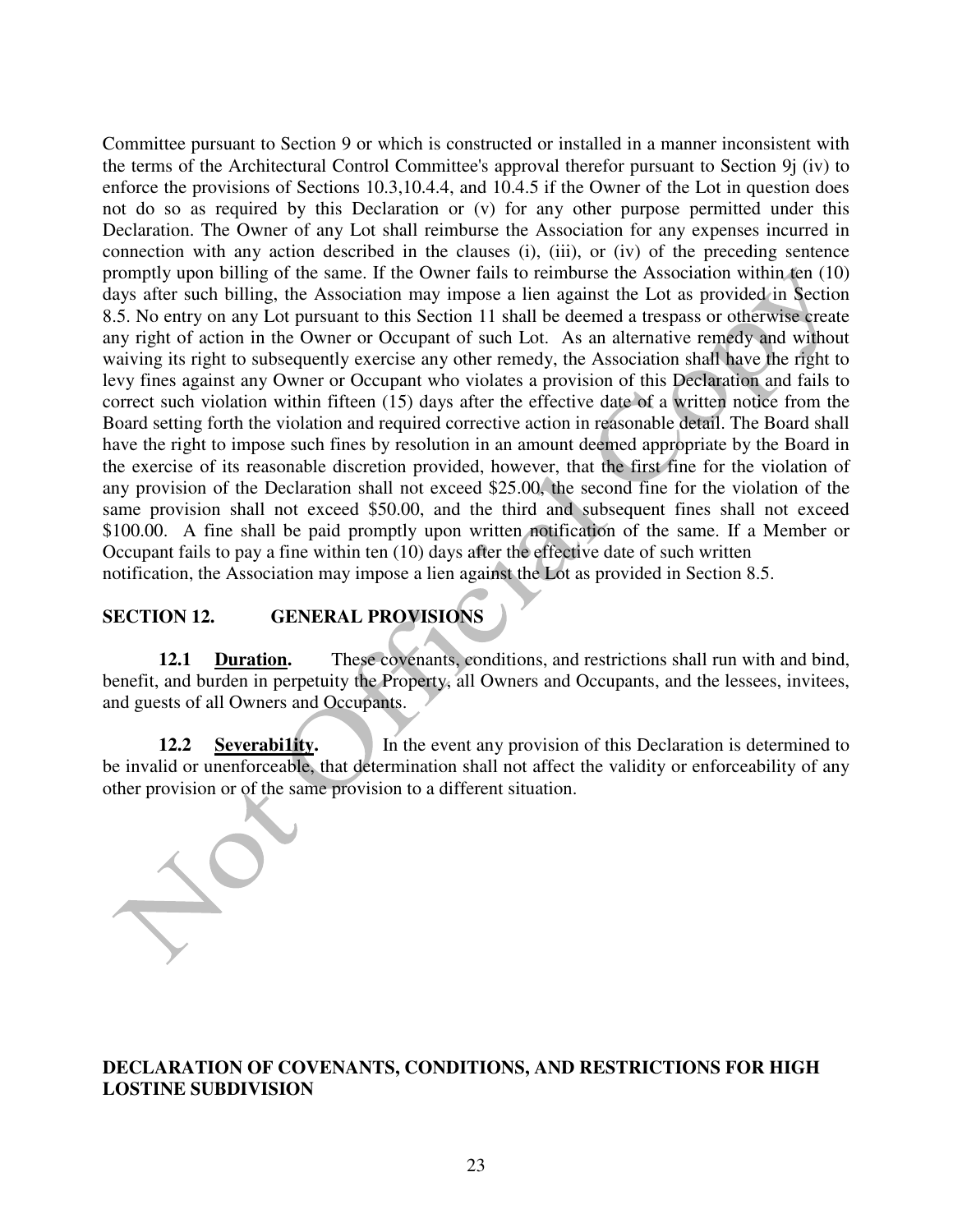**12.3 Amendment.** This Declaration may be amended only upon the affirmative vote of seventy-five percent (75%) or more of the Owners, with each Owner having one vote for each Lot owned. For purposes of this Section 12.3, if there is more than one Owner of any Lot, such Owners shall together be considered a single Member with respect to such Lot.

**12.4 Enforcement.** The Association and each Owner shall have right to enforce all of the covenants, conditions, restrictions, reservations, easements, liens, and charges now or hereinafter imposed pursuant to any provision of this Declaration by any appropriate proceeding at law or in equity. Any remedies specifically provided herein are nonexclusive and cumulative and are in addition to all other remedies available to the Association and the Owners at law or in equity.

**12.5 Nonwaiver.** Any failure of the Association or any Owner to enforce a covenant, condition, or restriction contained in this Declaration shall not be deemed to constitute a waiver of the Association's or any Owner's right to enforce that or any other covenant, condition, or restriction contained in this Declaration.

**12.6 Declarant Not Liable.** Neither Declarant nor Declarant's successors or assigns shall be liable to any Owner or Occupant or to any other Person for its enforcement or failure to enforce any provision of this Declaration. Each Owner and Occupant, by acquiring such Owner's or such Occupant's interest in the Property, agrees not to bring any action or suit against Declarant or any successor or assign of Declarant to recover any such damages or to seek any other relief (including without limitation equitable relief) by reason of any such enforcement or failure to enforce any provision of this Declaration. Each Owner and Occupant shall and does, by taking title to or occupying any portion of the Property, agree to defend, indemnify, and hold harmless Declarant and Declarant's successors and assigns from any claim, loss, damage, cost, or expense (including without limitation reasonable attorney's fees) arising out of the use, operation, ownership, occupancy, or condition or state of repair of that portion of the Property owned by such Owner or occupied by such Occupant.

**12.7 Constructive Notice and Acceptance.** By the recording of this Declaration, each Owner and Occupant shall be deemed to have consented and agreed to every term, covenant, condition, and restriction contained herein.